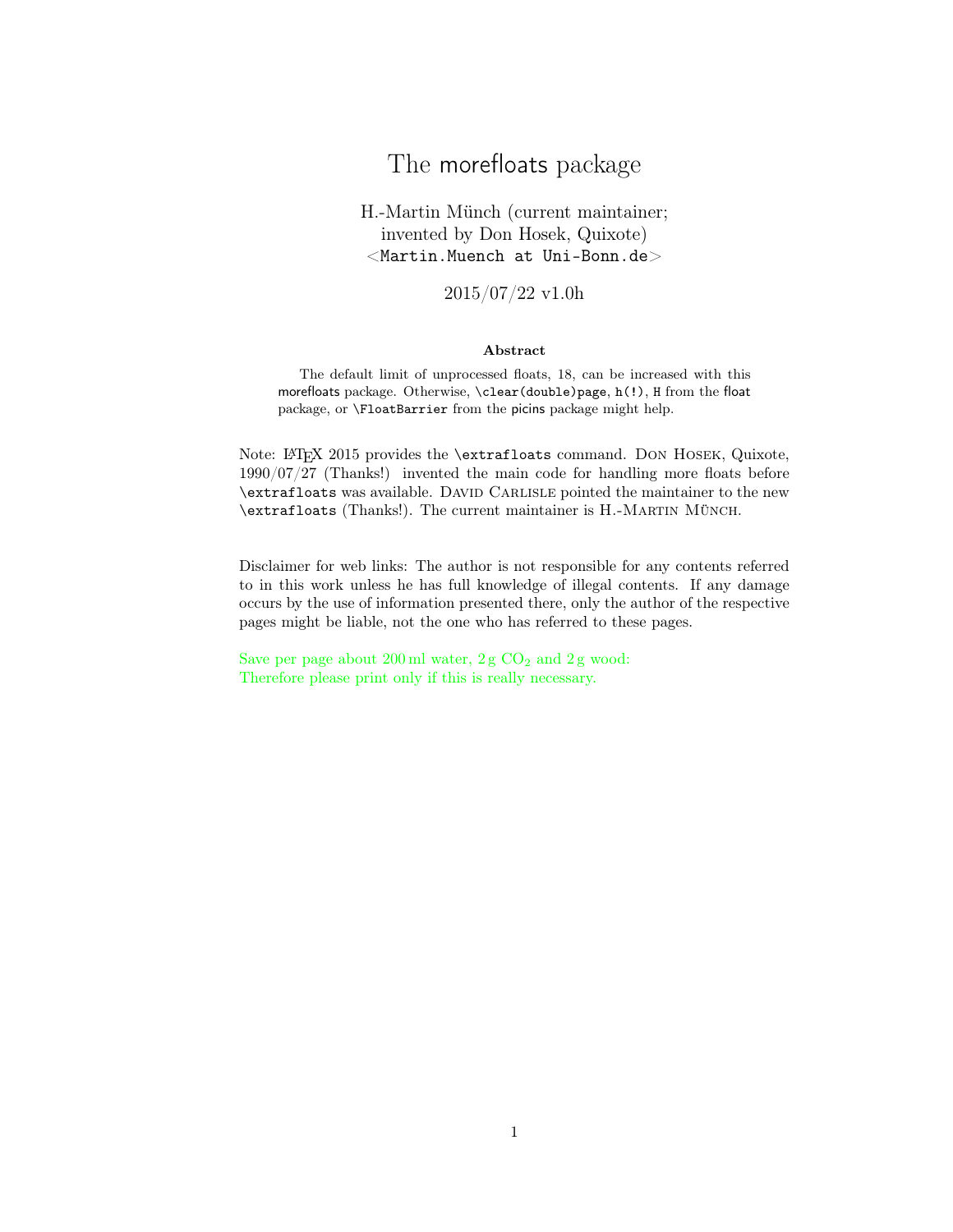# Contents

| 1                   | Introduction                                                                                                                                                                                                                                                   | 3                                                  |  |  |
|---------------------|----------------------------------------------------------------------------------------------------------------------------------------------------------------------------------------------------------------------------------------------------------------|----------------------------------------------------|--|--|
| $\bf{2}$            | <b>Usage</b><br>2.1<br>2.2<br>2.3                                                                                                                                                                                                                              | 3<br>3<br>3<br>$\overline{4}$                      |  |  |
| 3                   | Alternatives (kind of)<br>$\overline{\mathbf{4}}$                                                                                                                                                                                                              |                                                    |  |  |
| 4                   | 5<br><b>Example</b>                                                                                                                                                                                                                                            |                                                    |  |  |
| 5                   | The implementation<br>7                                                                                                                                                                                                                                        |                                                    |  |  |
| 6<br>$\overline{7}$ | <b>Installation</b><br>22<br>Downloads<br>22<br>6.1<br>22<br>6.2<br>6.3<br>23<br>23<br>6.4<br>6.5<br>Compiling the example $\ldots \ldots \ldots \ldots \ldots \ldots \ldots \ldots \ldots$<br>24<br><b>Acknowledgements</b><br>24                             |                                                    |  |  |
|                     |                                                                                                                                                                                                                                                                |                                                    |  |  |
| 8                   | <b>History</b><br>$[1990/07/27 \text{ v}1.0a]$<br>$[2008/11/14 \text{ v}1.06]$<br>$[2010/09/20 \text{ v}1.0 \text{c}]$<br>$[2011/07/10 \text{ v}1.0e]$<br>$[2012/01/28 \text{ v}1.0f]$<br>$[2015/07/16 \text{ v}1.0 \text{g}]$<br>$[2015/07/22 \text{ v}1.0h]$ | 25<br>25<br>25<br>25<br>25<br>25<br>26<br>26<br>26 |  |  |
| 9                   | Index                                                                                                                                                                                                                                                          | 27                                                 |  |  |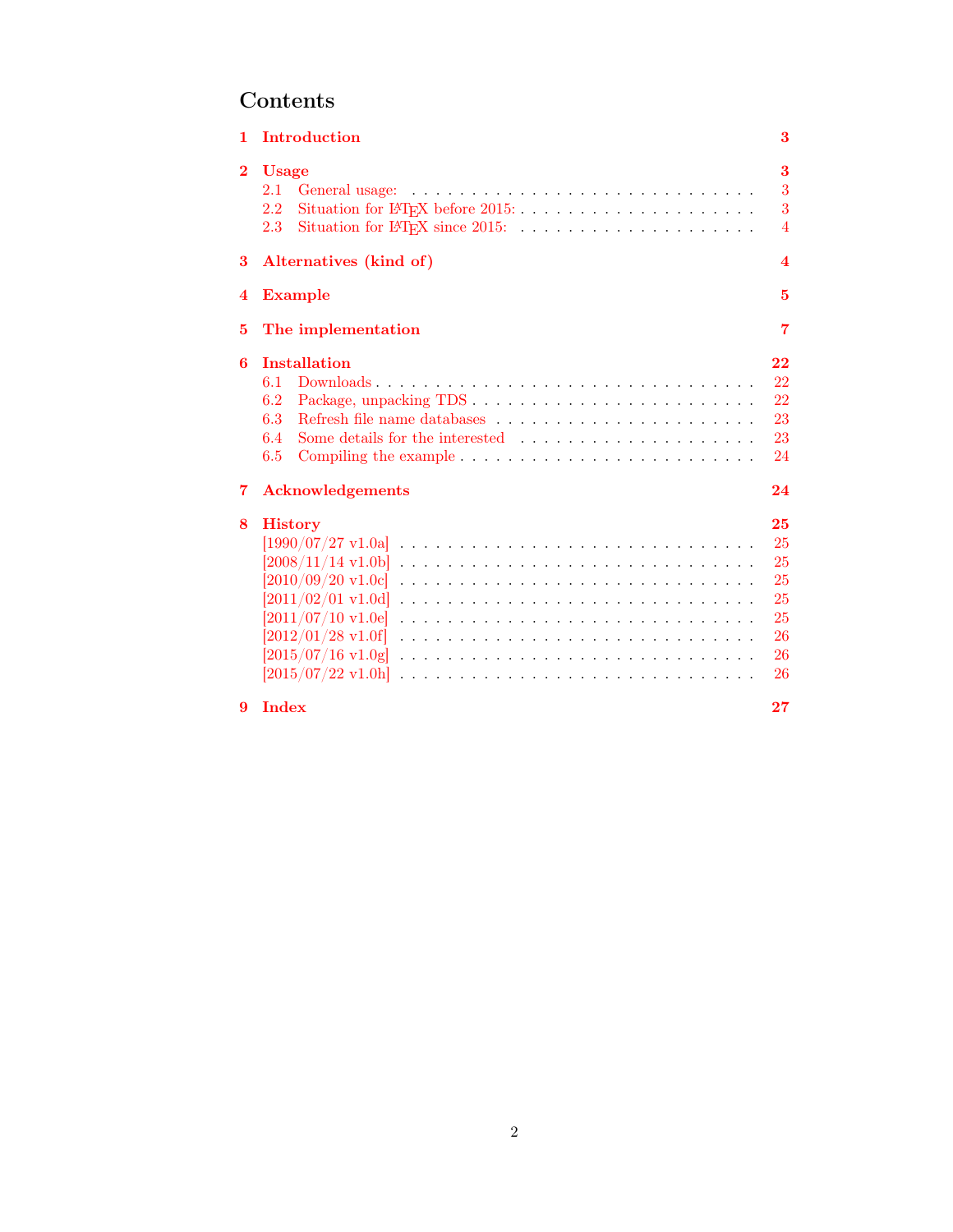# <span id="page-2-0"></span>1 Introduction

The default limit of unprocessed floats, 18, can be increased with this morefloats package.

"Of course one immediately begins to wonder: »Why eighteen?!« And it turns out that 18 one-line tables with 10 point Computer Modern using article.cls produces almost exactly one page worth of material."

(user <https://tex.stackexchange.com/users/1495/kahen> as comment to <https://tex.stackexchange.com/a/35596/6865> on 2011/11/21)

As alternatives (see also section [3](#page-3-1) below)  $\lambda$  clear(double)page, h(!), H from the [float](https://www.ctan.org/pkg/float) package, or **\FloatBarrier** from the [picins](https://www.ctan.org/pkg/picins) package might help. If the floats cannot be placed anywhere at all, extending the number of floats will just delay the arrival of the corresponding error.

# <span id="page-2-1"></span>2 Usage

### <span id="page-2-2"></span>2.1 General usage:

Load the package placing

\usepackage[<options>]{morefloats}

in the preamble of your LAT<sub>E</sub>X  $2_{\varepsilon}$  source file (the earlier the better). The morefloats package takes two options: maxfloats and morefloats, where morefloats gives the number of additional floats and maxfloats gives the maximum number of floats. maxfloats=25 therefore means, that there are 18 (default) floats and 7 additional floats. morefloats=7 therefore has the same meaning. It is only necessary to give one of these two options. At the time being, it is not possible to reduce the number of floats (for example to save boxes). If you have code accomplishing that, please send it to the package maintainer, thanks.

Version 1.0b used a fixed value of maxfloats=36. Therefore for backward compatibility this value is taken as the default one.

Example:

\usepackage[maxfloats=25]{morefloats}

or

\usepackage[morefloats=7]{morefloats}

or

\usepackage[maxfloats=25,morefloats=7]{morefloats}

### <span id="page-2-3"></span>2.2 Situation for LAT<sub>E</sub>X before 2015:

Float uses insert, and each insert uses a group of count, dimen, skip, and box each. When there are not enough available, no **\newinsert** can be created. The [etex](https://www.ctan.org/pkg/etex-pkg) package provides access at an extended range of those registers, but does not use those for \newinsert. Therefore the inserts must be reserved first, which forces the use of the extended register range for other new count, dimen, skip, and box: To have more floats available, use \usepackage{etex}\reserveinserts{...} right after \documentclass[...]{...}, where the argument of \reserveinserts should be at least the maximum number of floats. Add another 10 if the [bigfoot](https://www.ctan.org/pkg/bigfoot) or the [manyfoot](https://www.ctan.org/pkg/manyfoot) package is used, but \reserveinserts can be about 234 at most for older L<sup>AT</sup>FX formats.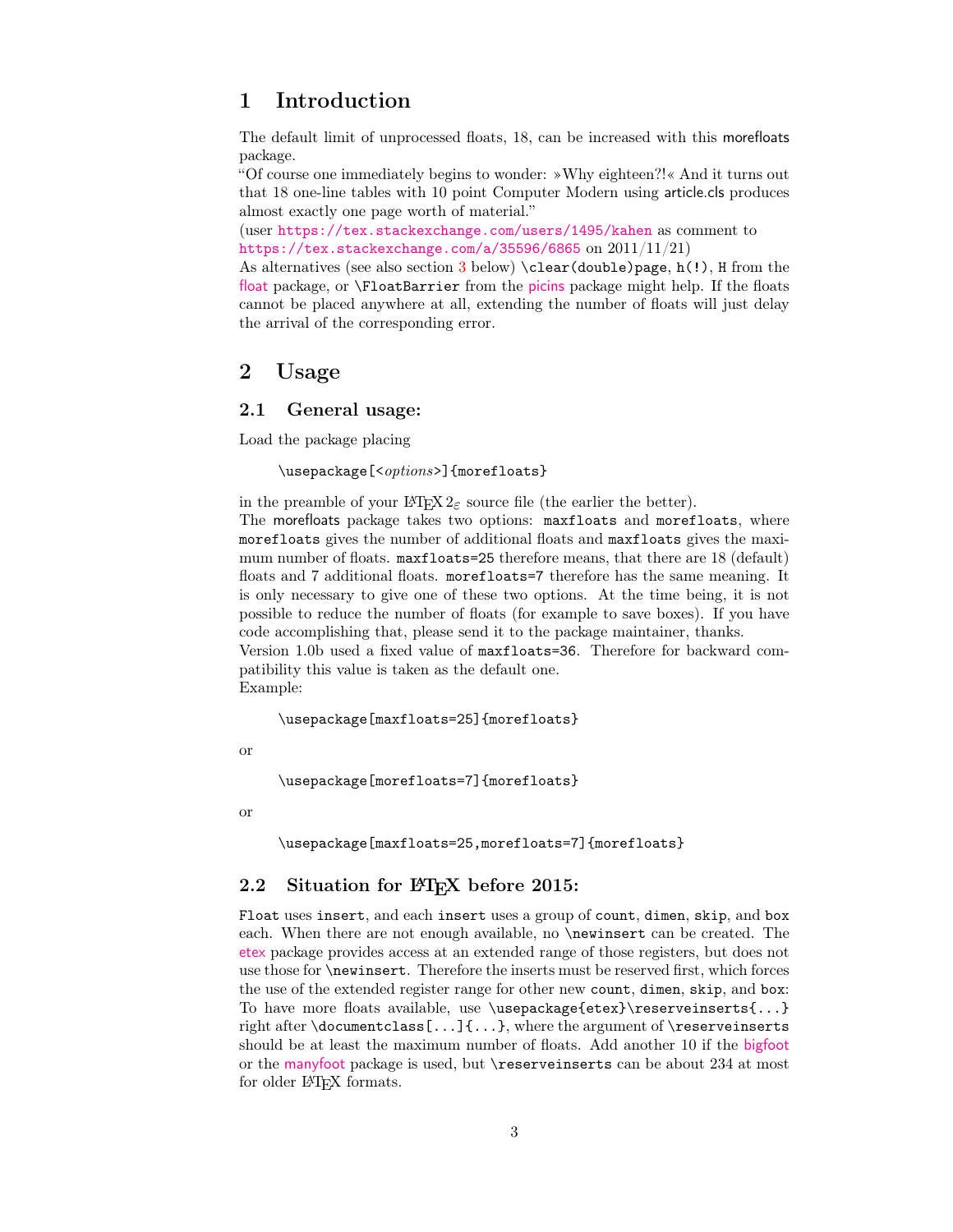#### <span id="page-3-0"></span>2.3 Situation for  $\mu$ <sub>F/X</sub> since 2015:

Now \reserveinserts can be about 2 147 483 647, but \insert255{} even then produces an error. The LATEX 2015 "release provides a new command in the format \extrafloats"; "as it doesn't use \newinsert (and as the 2015 format uses extended registers by default) you can allocate a lot more floats" (both DAVID Carlisle, 29. June 2015), e. g. \extrafloats{1234}.

# <span id="page-3-1"></span>3 Alternatives (kind of)

The very old morefloats with a fixed number of maxfloats=36 (i. e. 18 morefloats) has been archived at [http://mirror.ctan.org/obsolete/macros/latex/contrib/](http://mirror.ctan.org/obsolete/macros/latex/contrib/misc/morefloats.sty) [misc/morefloats.sty.](http://mirror.ctan.org/obsolete/macros/latex/contrib/misc/morefloats.sty)

If you really want to increase the number of (possible) floats, this is the right package. On the other hand, if you ran into trouble of Too many unprocessed floats, but would also accept less floats, there are some other possibilities:

- The command \clearpage forces LATEX to output any floating objects that occurred before this command (and go to the next page). \cleardoublepage does the same but ensures that the next page with output is one with odd page number.
- Using different float specifiers: t top, b bottom, p page of floats.
- Suggesting LAT<sub>EX</sub> to put the object where it was placed:  $h$  (= here) float specifier.
- Telling LATEX to please put the object where it was placed: h! (= here!) float specifier.
- Forcing LATEX to put the object where it was placed and shut up: The float package provides the "style option here, giving floating environments a [H] option which means 'PUT IT HERE' (as opposed to the standard [h] option which means 'You may put it here if you like')" (float package documentation v1.3d as of  $2001/11/08$ . Changing e.g. \begin{figure}[tbp]... to \begin{figure}[H]... forces the figure to be placed HERE instead of floating away.

The float package is available at <https://www.ctan.org/pkg/float>.

- The placeins package provides the command \FloatBarrier. Floats occurring before the \FloatBarrier are not allowed to float to a later place, and floats occurring after the \FloatBarrier are not allowed to float to an earlier place than the \FloatBarrier. (There can be more than one \FloatBarrier in a document.) – The same package also provides an option to automatically add \FloatBarriers to section headings. It is further possible to make \FloatBarriers less strict (see that package's documentation).

The placeins package is available at <https://www.ctan.org/pkg/placeins>.

- Sometimes also increasing the maximum number (\maxdeadcycles) of calls of \output without a \shipout can help, for example \maxdeadcycles=123\relax.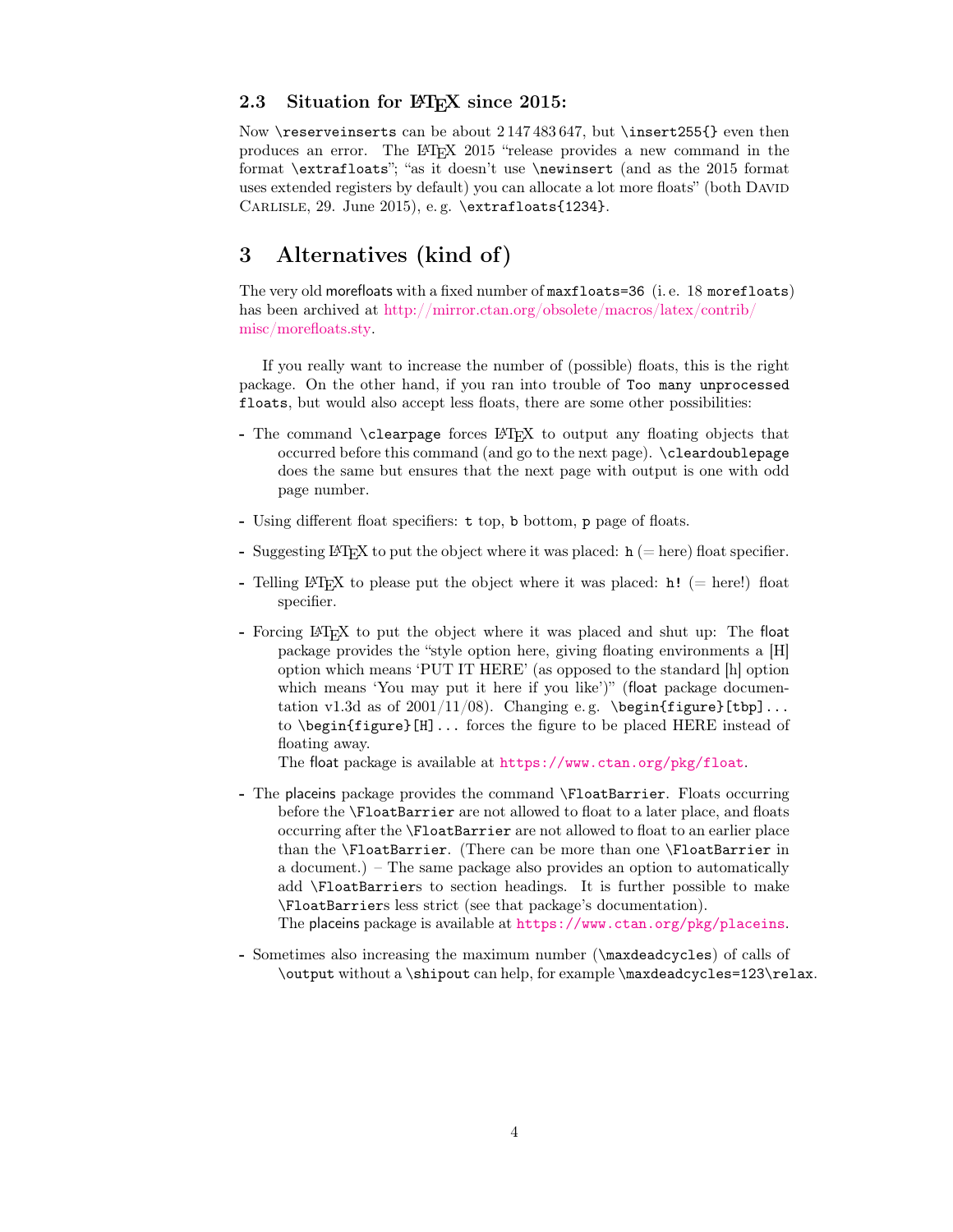See also the following entries in the UK List of TeX Frequently Asked Questions on the Web:

- <http://www.tex.ac.uk/cgi-bin/texfaq2html?label=floats>
- <http://www.tex.ac.uk/cgi-bin/texfaq2html?label=tmupfl>
- <http://www.tex.ac.uk/cgi-bin/texfaq2html?label=figurehere>

and the excellent article on "How to influence the position of float environments like figure and table in LATEX?" by FRANK MITTELBACH at <https://tex.stackexchange.com/a/39020/6865>!

(You programmed or found another alternative, which is available at CTAN? OK, send an e-mail to me with the name, location at CTAN, and a short notice, and I will probably include it in the list above.)

# <span id="page-4-0"></span>4 Example

```
1 \langle*example\rangle2 \documentclass[british]{article}[2014/09/29]% v1.4h
3 %%%%%%%%%%%%%%%%%%%%%%%%%%%%%%%%%%%%%%%%%%%%%%%%%%%%%%%%%%%%%%%%%%%%%
4 \usepackage[maxfloats=25]{morefloats}[2015/07/22]% v1.0h
5 %\maxdeadcycles=200\relax%
6 %% \maxdeadcycles is the maximum number of calls of \output
7 %% without a \shipout.
8 \gdef\unit#1{\mathord{\thinspace\mathrm{#1}}}%
9 \listfiles
10 \begin{document}
11
12 \makeatletter
13
14 \section*{Example for morefloats}
15 \markboth{Example for morefloats}{Example for morefloats}
16
17 This example demonstrates the use of package\newline
18 \textsf{morefloats}, v1.0h as of 2015/07/22 (HMM).\newline
19 The package takes options (here:
20 \verb|maxfloats=|\texttt{\morefloats@maxfloats} is used).\newline
21 For more details please see the documentation!\newline
22
23 To reproduce the\newline
24 \LaTeX{} \texttt{ Error: Too many unprocessed floats},\newline
25 comment out the \verb|\usepackage...| in the preamble
26 (line~3)\newline
27 (by placing a \% before it). \newline
28
29 \bigskip
30
31 Save per page about $200\unit{ml}$~water, $2\unit{g}$~CO$_{2}$
32 and $2\unit{g}$~wood:\newline
33 Therefore please print only if this is really necessary.\newline
34 I do NOT think, that it is necessary to print THIS file, really!
35
36 \bigskip
37
```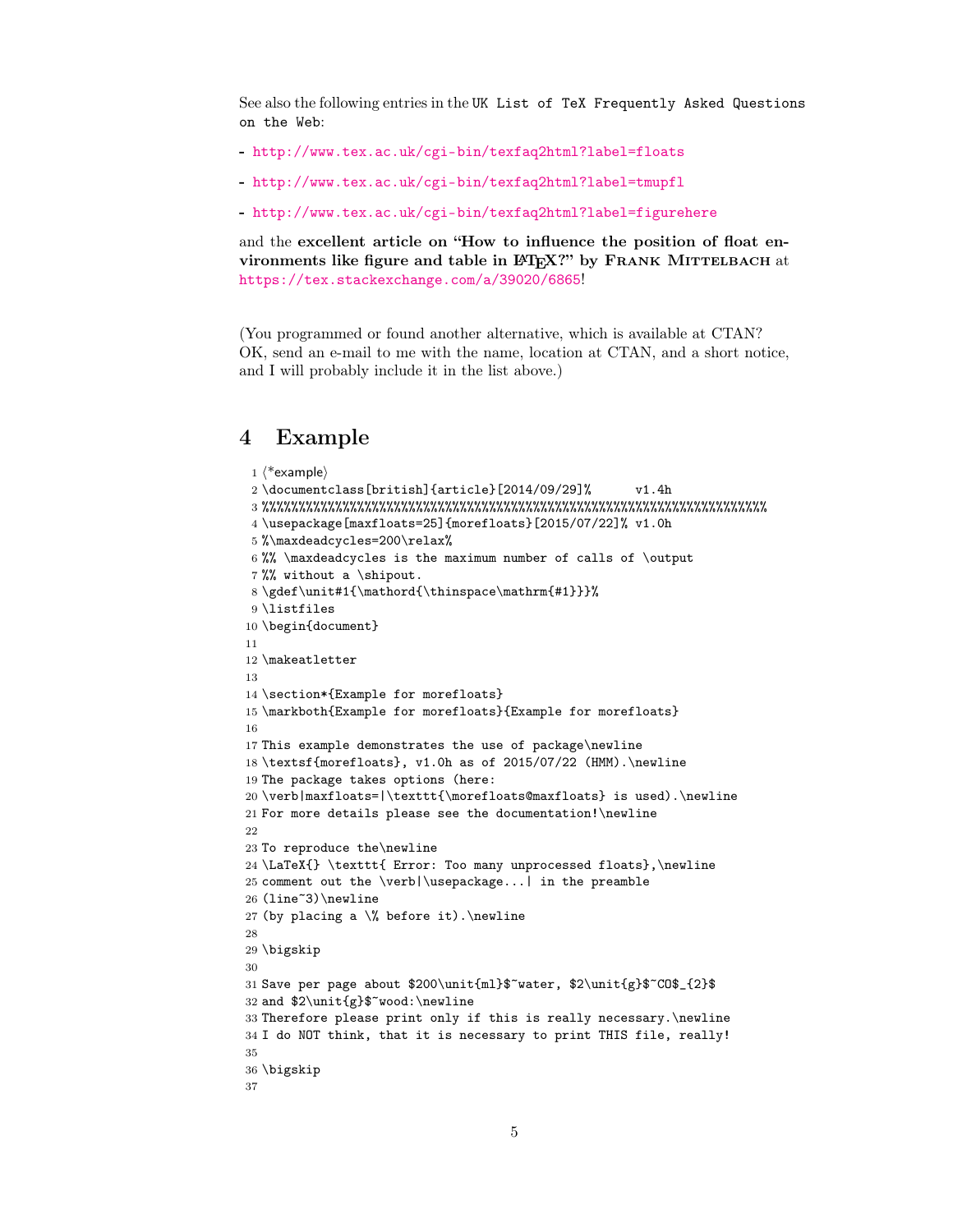```
38 There follow \morefloats@maxfloats{} floating tables.
39
40 \pagebreak
41
42 \@tempcnta=18\relax% default floats
43 \advance\@tempcnta by \morefloats@morefloats%
44 % \morefloats@morefloats is the number of additional
45 % floating tables to create.
46 \loop
47 \ifnum\@tempcnta>0\relax%
48 \begin{table}[t]\centering%
49 \begin{tabular}{|l|}%
50 \hline%
51 A table, which will keep floating.\\%
52 \hline
53 \end{tabular}%
54 \caption{A floating Table.}%
55 \end{table}%
56 \advance\@tempcnta by -1\relax%
57 \repeat
58
59 \makeatother
60
61 \end{document}
62 \langle/example\rangle
```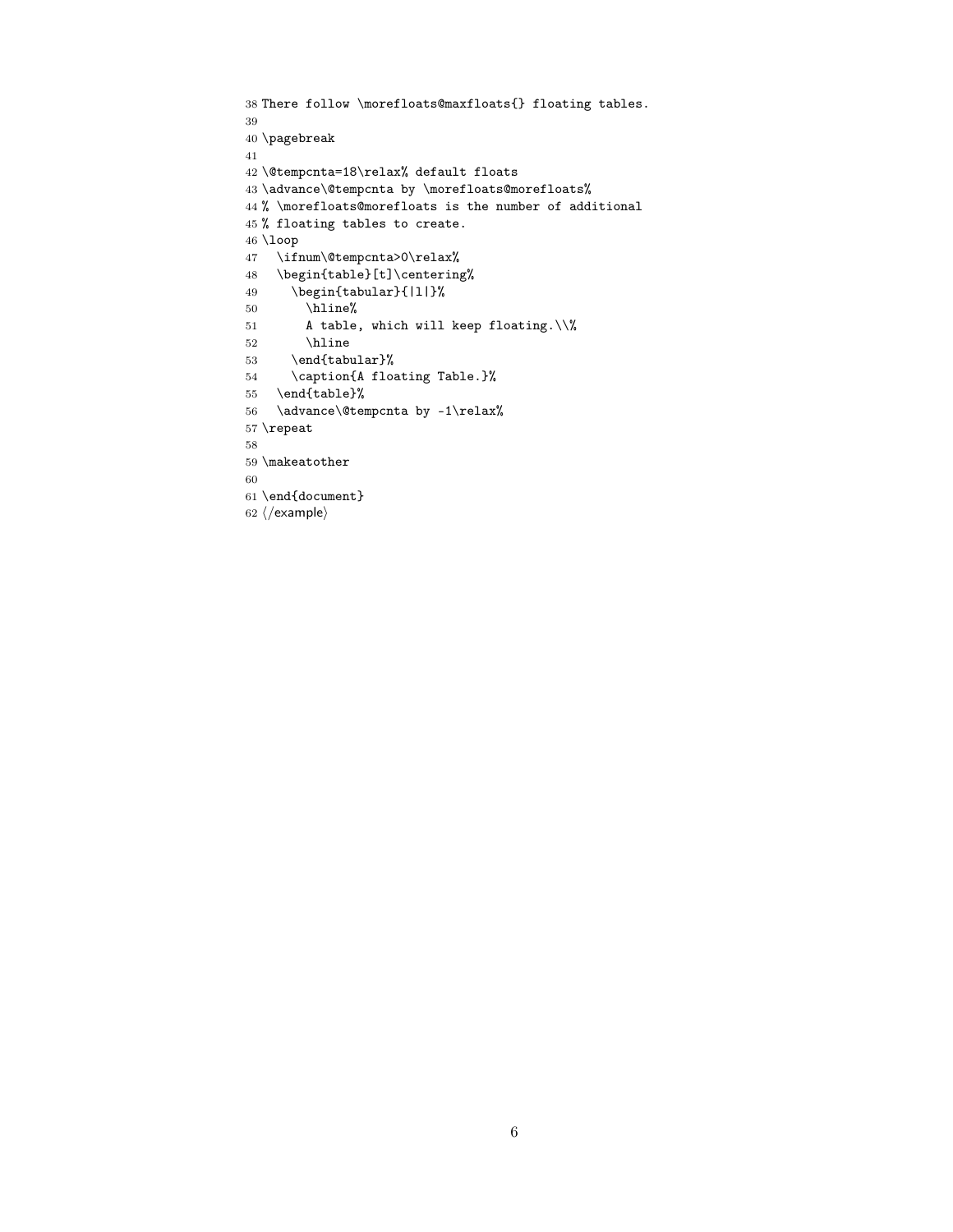# <span id="page-6-0"></span>5 The implementation

We start off by checking that we are loading into  $\angle FFR2_{\epsilon}$  and announcing the name and version of this package.

```
63 \langle*package\rangle
```

```
64 \NeedsTeXFormat{LaTeX2e}[2011/06/27]
65 %% The current format at the time of the release of this version of the
66 %% morefloats package was 2015/01/01, patch level 2.
67 \ProvidesPackage{morefloats}[2015/07/22 v1.0h
68 Raise limit of unprocessed floats (HMM)]
69
```
#### Options

```
70 \RequirePackage{kvoptions}[2011/06/30]% v3.11
71 %% morefloats may work with earlier versions of LaTeX2e and that
72 %% package, but this was not tested.
73 %% Please consider updating your LaTeX and package
74 %% to the most recent version (if they are not already the most
75 %% recent version).
76
77 \SetupKeyvalOptions{family=morefloats,prefix=morefloats@}
78 \DeclareStringOption{maxfloats}% \morefloats@maxfloats
79 \DeclareStringOption{morefloats}% \morefloats@morefloats
80
81 \ProcessKeyvalOptions*
82
```
<span id="page-6-14"></span><span id="page-6-13"></span><span id="page-6-4"></span><span id="page-6-3"></span>The morefloats package takes two options: maxfloats and morefloats, where morefloats gives the number of additional floats and maxfloats gives the maximum number of floats. maxfloats=37 therefore means, that there are 18 (default) floats and another 19 additional floats. morefloats=19 therefore has the same meaning. Version 1.0b used a fixed value of maxfloats=36. Therefore for backward compatibility this value will be taken as the default one.

Now we check whether maxfloats=... or morefloats=... or both were used, and if one option was not used, we supply the according value. If no option was used at all, we use the default values. Too many requested floats produce error massages by LATEX, which might not be easily traced back to this, therefore we issue a warning. If option maxfloats or morefloats is no number, the user will received the according error message by LAT<sub>EX</sub> automatically.

```
83 \ifx\morefloats@maxfloats\@empty%
84 \ifx\morefloats@morefloats\@empty% apply defaults:
85 \gdef\morefloats@maxfloats{36}%
86 \gdef\morefloats@morefloats{18}%
87 \else%
88 \ifnum\morefloats@morefloats>1569\relax%
89 \PackageWarning{morefloats}{%
90 \morefloats@morefloats\space more floats requested.\MessageBreak%
91 LaTeX might run out of memory before this\MessageBreak%
92 (in which case it will notify you)\MessageBreak%
93 }%
94 \else%
95 \PackageInfo{morefloats}{%
96 \morefloats@morefloats\space more floats requested.\MessageBreak%
97 LaTeX might run out of memory before this\MessageBreak%
98 (in which case it will notify you) \MessageBreak%
99 }%
100 \quad \text{ifi%}
```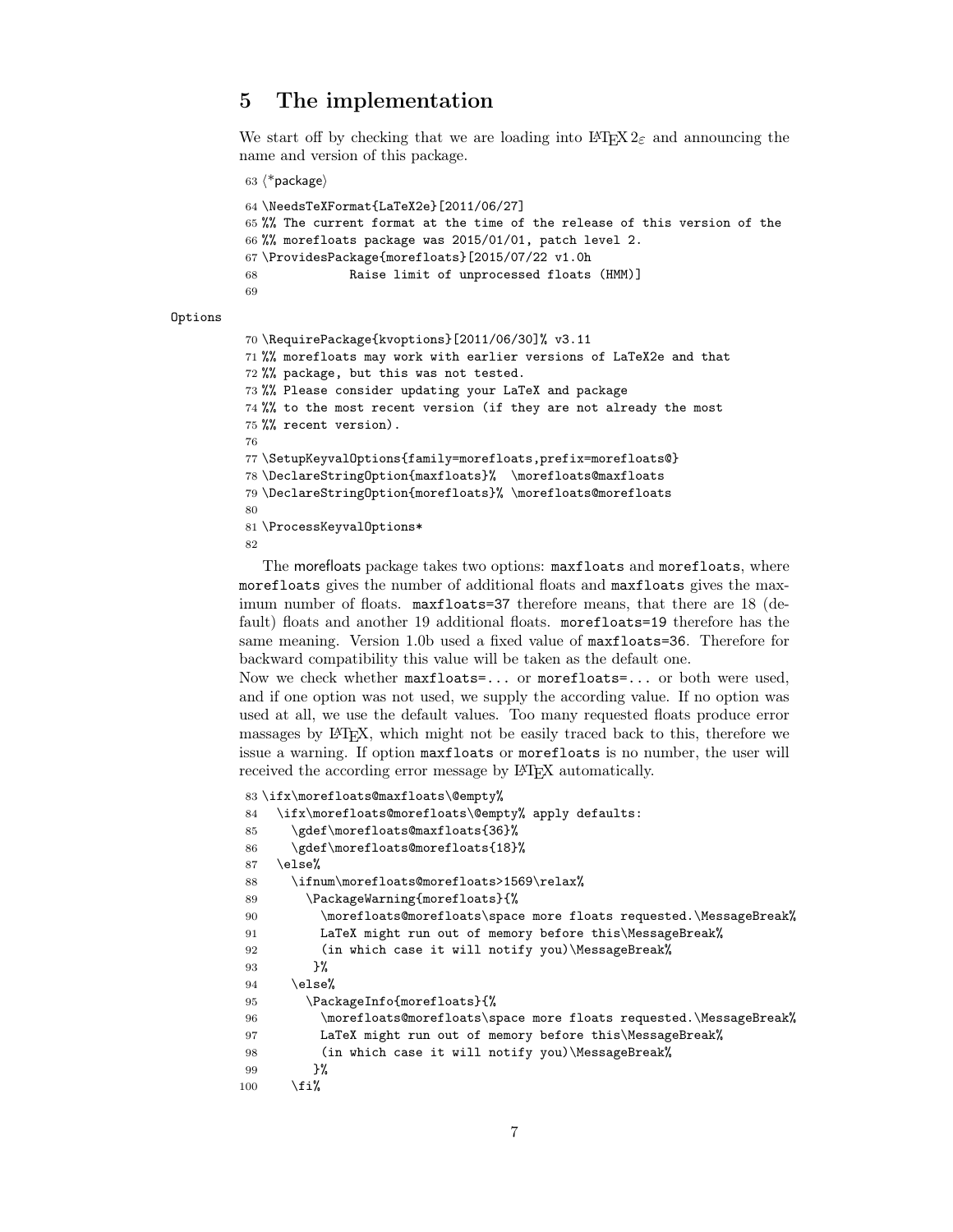```
101 \@tempcnta=\morefloats@morefloats\relax%
102 \advance\@tempcnta by +18%
103 \xdef\morefloats@maxfloats{\the\@tempcnta}%
104 \fi%
105 \text{else}%
106 \ifx\morefloats@morefloats\@empty%
107 \@tempcnta=\morefloats@maxfloats\relax%
108 \advance\@tempcnta by -18%
109 \xdef\morefloats@morefloats{\the\@tempcnta}%
110 \ifnum\morefloats@morefloats<\z@\relax% i.e. \morefloats@maxfloats < 18
111 \gdef\morefloats@morefloats{0}%
112 \overrightarrow{fi}113 \ifnum\morefloats@maxfloats>1587\relax%
114 \PackageWarning{morefloats}{%
115 \morefloats@maxfloats\space floats requested.\MessageBreak%
116 LaTeX might run out of memory before this\MessageBreak%
117 (in which case it will notify you)\MessageBreak%
118 }%
119 \fi%
120 \overline{120}121 \fi%
122
123 \@tempcnta=\morefloats@maxfloats\relax%
124 \xdef\morefloats@max{\the\@tempcnta}%
125
126 \ifnum\@tempcnta<18\relax%
127 \PackageError{morefloats}{Option maxfloats is \the\@tempcnta<18}{%
128 maxfloats must be a number equal to or larger than 18\MessageBreak%
129 (or not used at all). \MessageBreak%
130 Now setting maxfloats=18.\MessageBreak%
131 }%
132 \gdef\morefloats@max{18}%
133 \fi%
134
135 \@tempcnta=\morefloats@morefloats\relax%
136 \xdef\morefloats@more{\the\@tempcnta}%
137
138 \ifnum\@tempcnta<\z@\relax%
139 \PackageError{morefloats}{Option morefloats is \the\@tempcnta<0}{%
140 morefloats must be a number equal to or larger than 0\MessageBreak%
141 (or not used at all). \MessageBreak%
142 Now setting morefloats=0.\MessageBreak%
143 \frac{1}{6}144 \gdef\morefloats@more{0}%
145 \fi%
146
147 \@tempcnta=18\relax%
148 \advance\@tempcnta by \morefloats@more%
   The value of morefloats should now be equal to the value of morefloats@max.
149 \advance\@tempcnta by -\morefloats@max%
   Therefore \@tempcnta should now be equal to zero.
150 \xdef\morefloats@mx{\the\@tempcnta}%
151 \ifnum\morefloats@mx=\z@\relax%
152 \@tempcnta=\morefloats@maxfloats\relax%
153 \else%
```

```
154 \PackageError{morefloats}{%
```

```
155 Clash between options maxfloats and morefloats}{%
```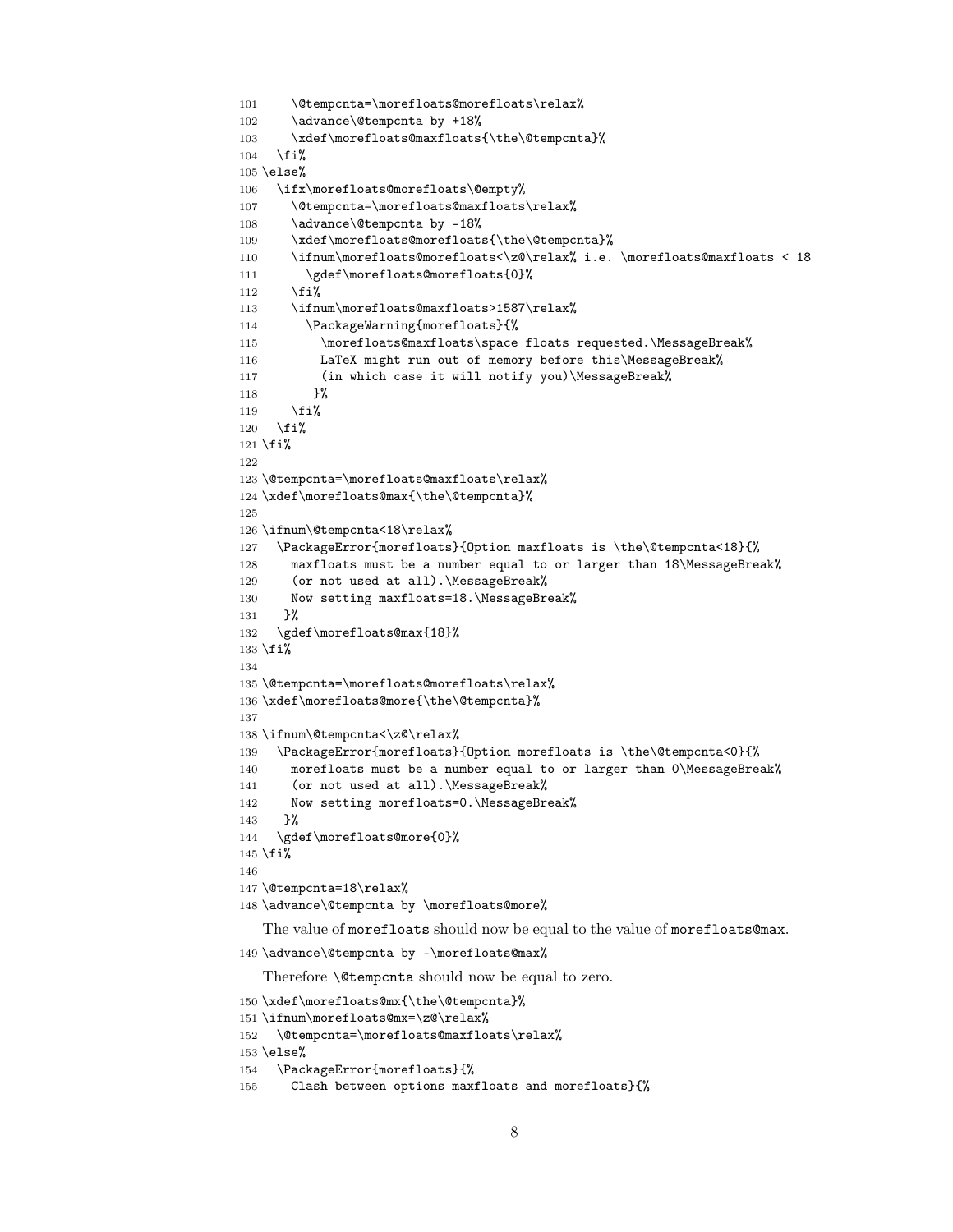```
156 Option maxfloats must be empty\MessageBreak%
157 or the sum of 18 and option value morefloats,\MessageBreak%
158 but it is maxfloats=\morefloats@maxfloats\space and %
159 morefloats=\morefloats@morefloats .\MessageBreak%
160 }%
```
<span id="page-8-15"></span>We choose the larger value to be used.

```
161 \ifnum\@tempcnta<\z@% \morefloats@max > \morefloats@more
162 \@tempcnta=\morefloats@maxfloats\relax%
163 \else% \@tempcnta>0, \morefloats@max < \morefloats@more
164 \@tempcnta=18\relax%
165 \advance\@tempcnta by \morefloats@morefloats%
166 \fi%
167 \fi%
168 \edef\morefloats@mx{\the\@tempcnta}%
```
Maybe we had to change \morefloats@maxfloats or \morefloats@maxfloats:

```
169 \xdef\morefloats@maxfloats{\the\@tempcnta}%
170 \advance\@tempcnta by -18\relax%
171 \xdef\morefloats@morefloats{\the\@tempcnta}%
172 \gdef\morefloats@test{1}%
173 \ifx\morefloats@morefloats\morefloats@test\relax%
174 \PackageInfo{morefloats}{%
175 Maximum number of possible floats asked for: \morefloats@maxfloats%
176 \MessageBreak%
177 (i.e. one more float)\@gobble%
178 }%
179 \else%
180 \PackageInfo{morefloats}{%
181 Maximum number of possible floats asked for: \morefloats@maxfloats%
182 \MessageBreak%
183 (i.e. \morefloats@morefloats\space more floats).\MessageBreak%
184 LaTeX might run out of memory before this\MessageBreak%
185 (in which case it will notify you)%
186 \@gobble%
187 }%
188 \fi%
189
190
```
<span id="page-8-18"></span><span id="page-8-14"></span><span id="page-8-1"></span>The L<sup>AT</sup>EX 2015 "release provides a new command in the format **\extrafloats** which does a similar job [as earlier versions of this package did], although as it doesn't use \newinsert (and as the 2015 format uses extended registers by default) you can allocate a lot more floats," e.g. \extrafloats{1234}. Loading the etex package and morefloats with the new format would "over-write the new allocation mechanism and end up with fewer floats available." Therefore here it is tested "for the new format and switch[ed] to the new mechanism in that case, so that existing documents work as before but using the new allocation scheme underneath." (all DAVID CARLISLE, 29. June 2015, who provided also main parts of the following code)

```
191 %% Test for new mechanism in LaTeX 2015:
192 \ifx\e@alloc\@undefined\relax%
193 %% This is an old LaTeX format, \extrafloats is not available.
194 \PackageWarning{morefloats}{%
195 \fmtname\space <\fmtversion> %
196 \ifx\patch@level\@undefined\relax%
197 \else patch level \patch@level%
198 \fi%
```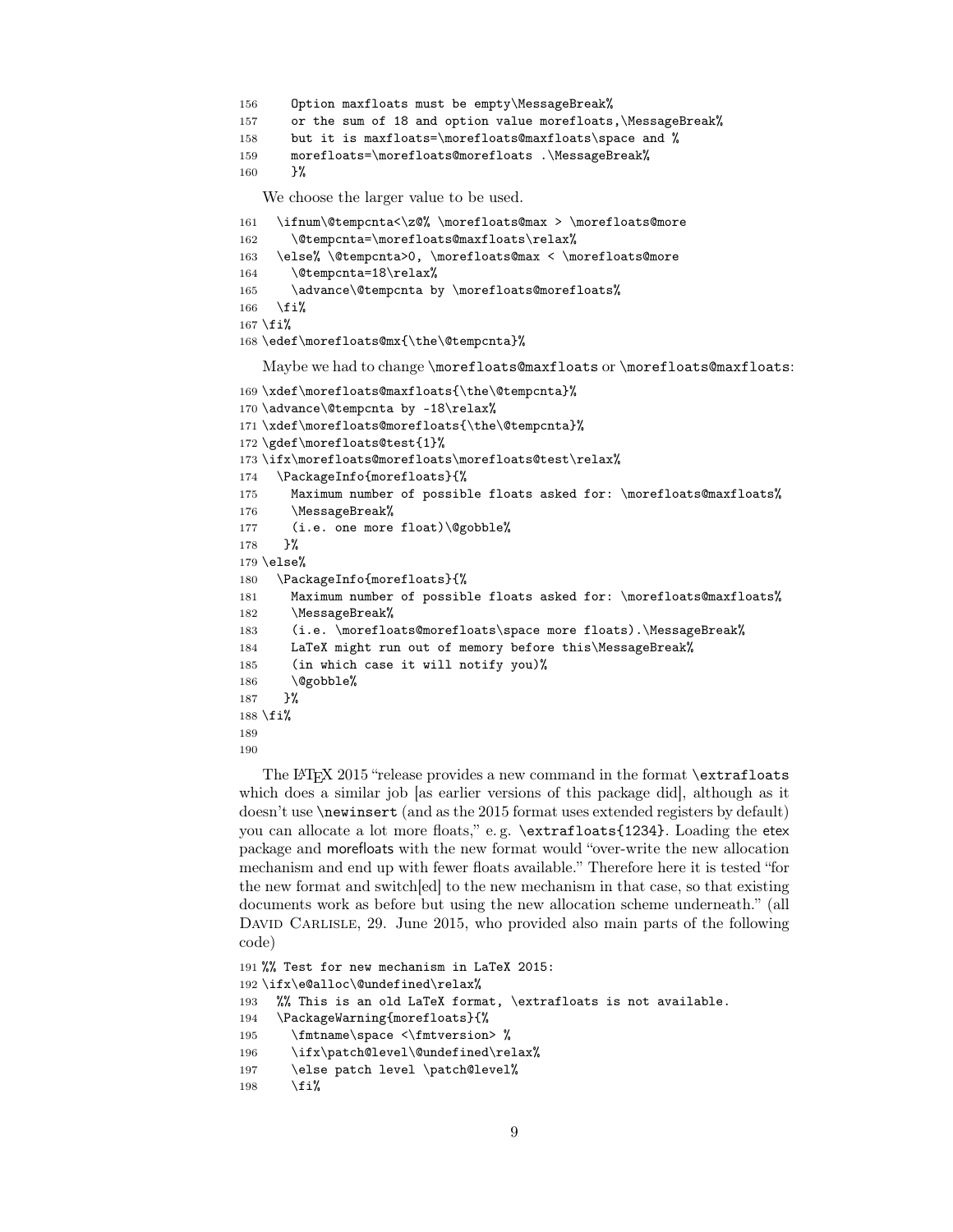```
199 \MessageBreak%
200 found. At least\MessageBreak%
201 LaTeX2e <2015/01/01> patch level 2\MessageBreak%
202 is now available\MessageBreak%
203 and can handle even more floats%
204 \@gobble%
205 }%
206 \else%
207 %% This is new in LaTeX 2015, \extrafloats is available.
208 \@ifpackageloaded{etex}%
209 {%% etex package loaded:
210 %% "it overwrites all the new allocation system
211 %% so really \extrafloats shouldn't be expected to work"
212 %% (D. Carlisle, 2015/07/16, who also provided the following
213 %% \extrafloats redefinition).
214 \gdef\extrafloats#1{%
215 \ifnum#1>\z@\relax%
216 \count@\numexpr\float@count-1\relax%
217 \ch@ck0\count@\count\relax%
218 \ch@ck1\count@\dimen\relax%
219 \ch@ck2\count@\skip\relax%
220 \ch@ck4\count@\box\relax%
221 \e@alloc@chardef\float@count\count@%
222 \expandafter\e@alloc@chardef\csname bx@\the\float@count\endcsname\float@count%
223 \@cons\@freelist{\csname bx@\the\float@count\endcsname}%
224 \expandafter%
225 \extrafloats\expandafter{\numexpr#1-1\relax}%
226 \overline{if'_s}227 }%
228 }{% etex package not loaded
229 \frac{1}{6}230 \extrafloats{\morefloats@morefloats}%
231 % The part after the test is no longer needed and therefore not loaded:
232 \expandafter\endinput%
233 \fi%
234 %% End of the test for LaTeX 2015 (or newer).
235 %% Not new format, otherwise the last \endinput would have been applied.
236
237 %% Test for e-TeX:
238 \RequirePackage{ifetex}[2011/12/15]% v1.2
239 \ifetex%
240 %% then we can use code similar to the one from David Carlisle,
241 %% https://tex.stackexchange.com/a/212483/6865
242 \mathchardef\float@count=32767\relax%
243 \gdef\extrafloats#1{%
244 \ifnum#1>\z@\relax%
245 \count@\numexpr\float@count-1\relax%
246 \ch@ck0\count@\count\relax%
247 \ch@ck1\count@\dimen\relax%
248 \ch@ck2\count@\skip\relax%
249 \ch@ck4\count@\box\relax%
250 \mathchardef\float@count\count@\relax%
251 \exp\{\exp\theta\} \expandafter\mathchardef\csname bx@\the\float@count\endcsname\float@count\
252 \@cons\@freelist{\csname bx@\the\float@count\endcsname}%
253 \expandafter%
254 \extrafloats\expandafter{\numexpr#1-1\relax}%
255 \{f_i\}%
256 \extrafloats{\morefloats@morefloats}%
```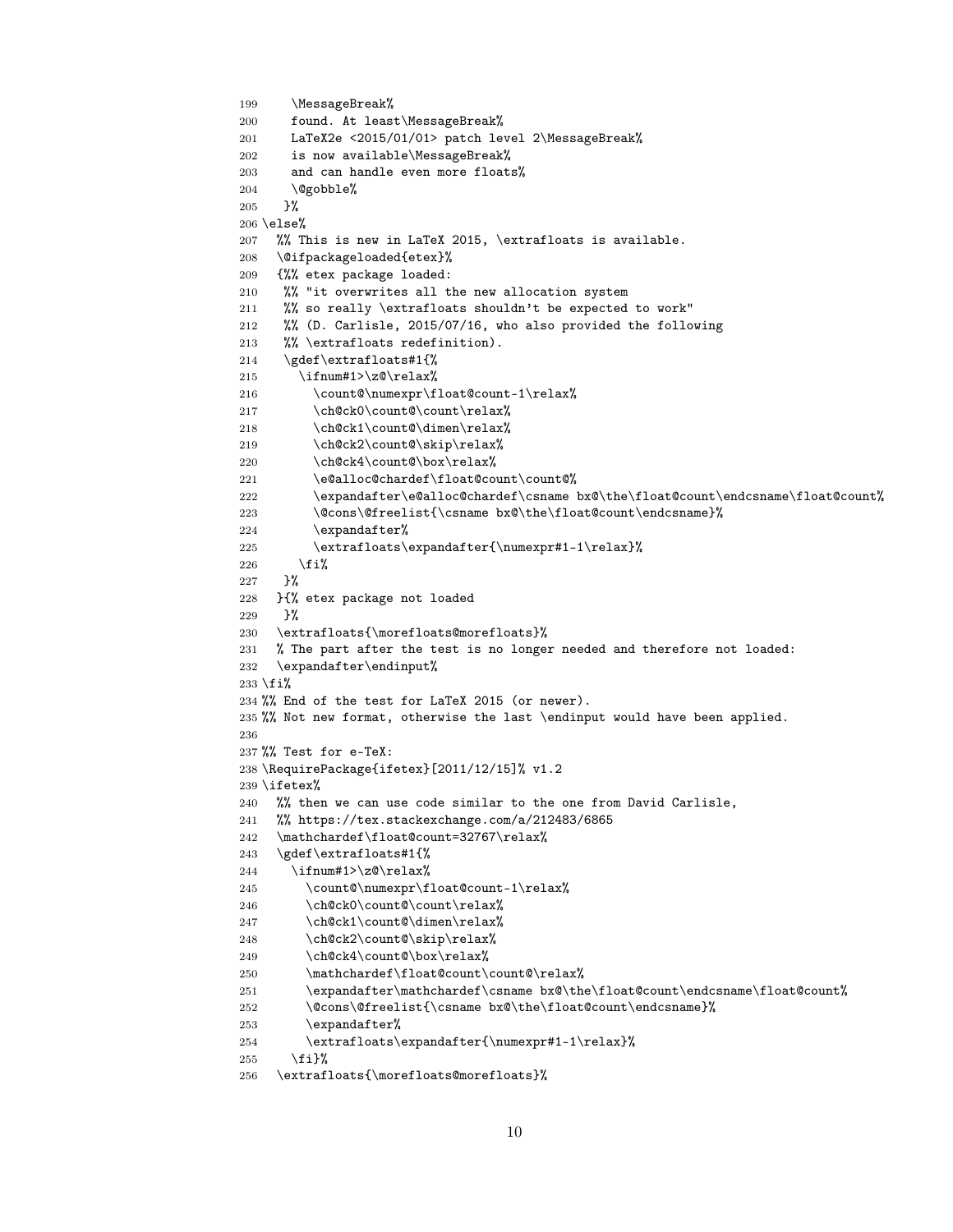```
257 \quad \verb|\example| \verb|\endinput|\@258 \fi%
259 %% End of the test for e-TeX.
260 %% Old format and not e-TeX,
261 %% otherwise the last \endinput would have been applied.
262
263
```
<span id="page-10-2"></span>If we ever come to this place, "everything" failed and we need to do things the old fashioned way, which severely limits the maximum number of additionally available floats.

```
264 \PackageWarning{morefloats}{%
265 e-TeX is not available here\MessageBreak%
266 but it is available in almost all\MessageBreak%
267 recent TeX distributions.\MessageBreak%
268 Maybe consider updating to one of those%
269 \qquad @gobble%
270 }%
271
```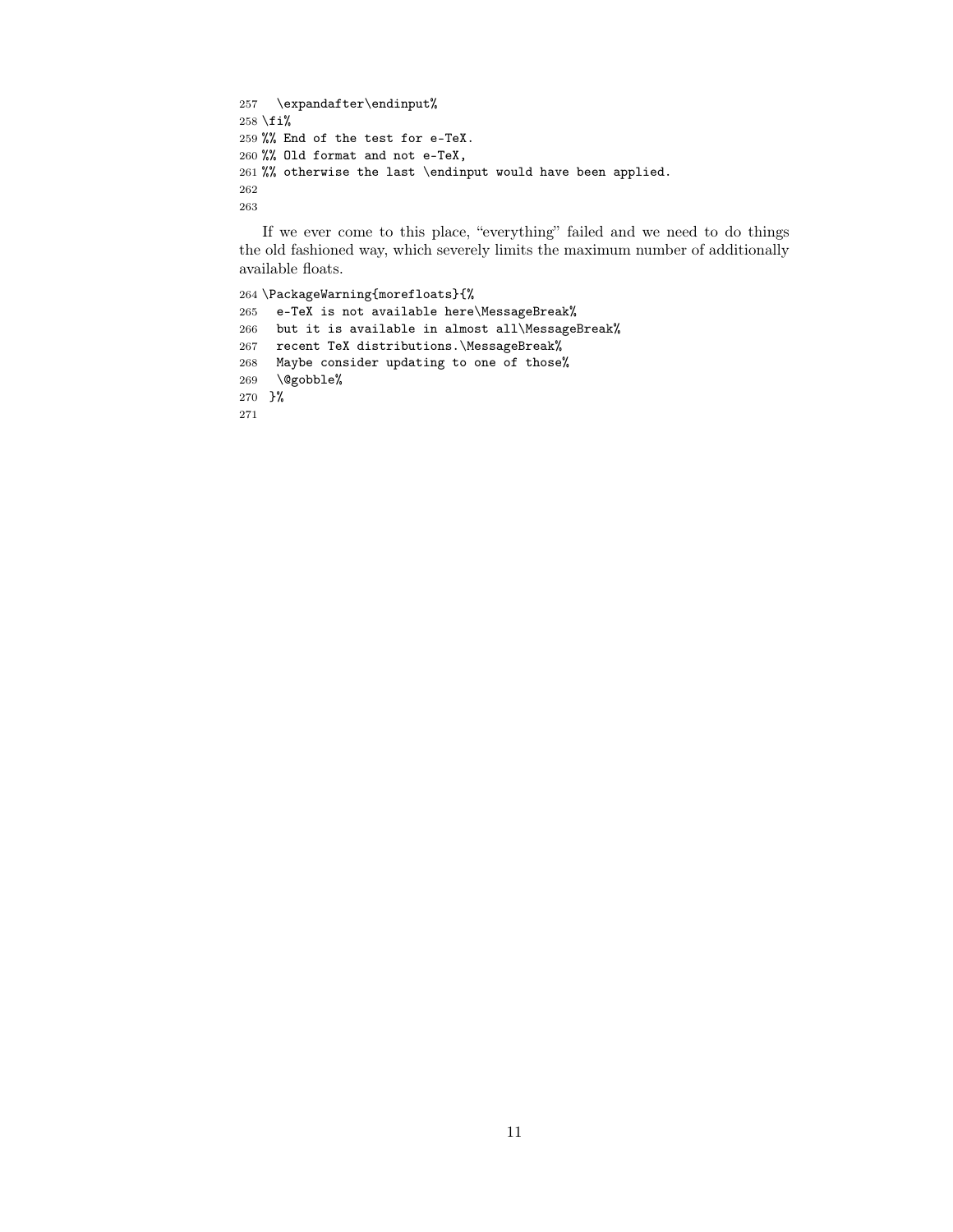<span id="page-11-7"></span><span id="page-11-6"></span><span id="page-11-5"></span><span id="page-11-4"></span><span id="page-11-3"></span><span id="page-11-2"></span><span id="page-11-1"></span><span id="page-11-0"></span>Float uses insert, and each insert use <sup>a</sup> group of count, dimen, skip, and box each. When there are not enoug<sup>h</sup> available, no \newinsert can be created.

272 %% Code similar to the one from Heiko Oberdiek,

273 %% http://permalink.gmane.org/gmane.comp.tex.latex.latex3/2159

 \@tempcnta=\the\count10 \relax \def\maxfloats@vln{count} %274

- 275 \ifnum \count11>\@tempcnta \@tempcnta=\the\count11 \relax \def\maxfloats@vln{dimen} \fi%
- 276 \ifnum \count12>\@tempcnta \@tempcnta=\the\count12 \relax \def\maxfloats@vln{skip} \fi%
- \fi% 277 \ifnum \count14>\@tempcnta \@tempcnta=\the\count14 \relax \def\maxfloats@vln{box} \fi%

278 %% end similar

- 279 \@tempcntb=234\relax%
- 280 \advance\@tempcntb by -\@tempcnta\relax%
- 281 \@tempcnta=\@tempcntb\relax%
- 282 \ifnum\morefloats@mx>\@tempcntb\relax%
- \PackageError{morefloats}{Too many floats requested}{%283

 Maximum number of possible floats asked for: \morefloats@mx .\MessageBreak%284

```

 There are only \the\@tempcnta\space \maxfloats@vln\space left,\MessageBreak%285
```

```
286 therefore only \the\@tempcntb\space floats will be possible.\MessageBreak%
```

```
287 Load the morefloats package earlier and/or\MessageBreak%
```

```

 reduce the number of used \maxfloats@vln\space registers\MessageBreak%288
```
289to have more floats available!\MessageBreak%

290}%

```

 \xdef\morefloats@mx{\the\@tempcntb}%291
```
 $292 \setminus f$ i $\%$ 

```
293
```
The task at hand is to increase L<sup>a</sup>TEX's default limit of 18 unprocessed floats in memory at once to  $\texttt{maxfloats}.$  An examination of  $\texttt{later.tex}$ reveals that this is accomplished by allocating (!) an insert register for each unprocessed float. A quick check of (the obsolete, now ltplain, update to <sup>L</sup><sup>A</sup>TEX2e!) lplain.lis reveals that there is room, in fact, for up to <sup>256</sup> unprocessed floats, but TEX's main memory could be exhausted well before that happened.

L<sup>A</sup>TEX2e uses <sup>a</sup> \dimen for each \newinsert, and the number of \dimen<sup>s</sup> is also restricted. Therefore only use the number of floats you need! To check the number of used registers, you could use the regstats and/or regcount packages (see subsection  $6.1$ ).

12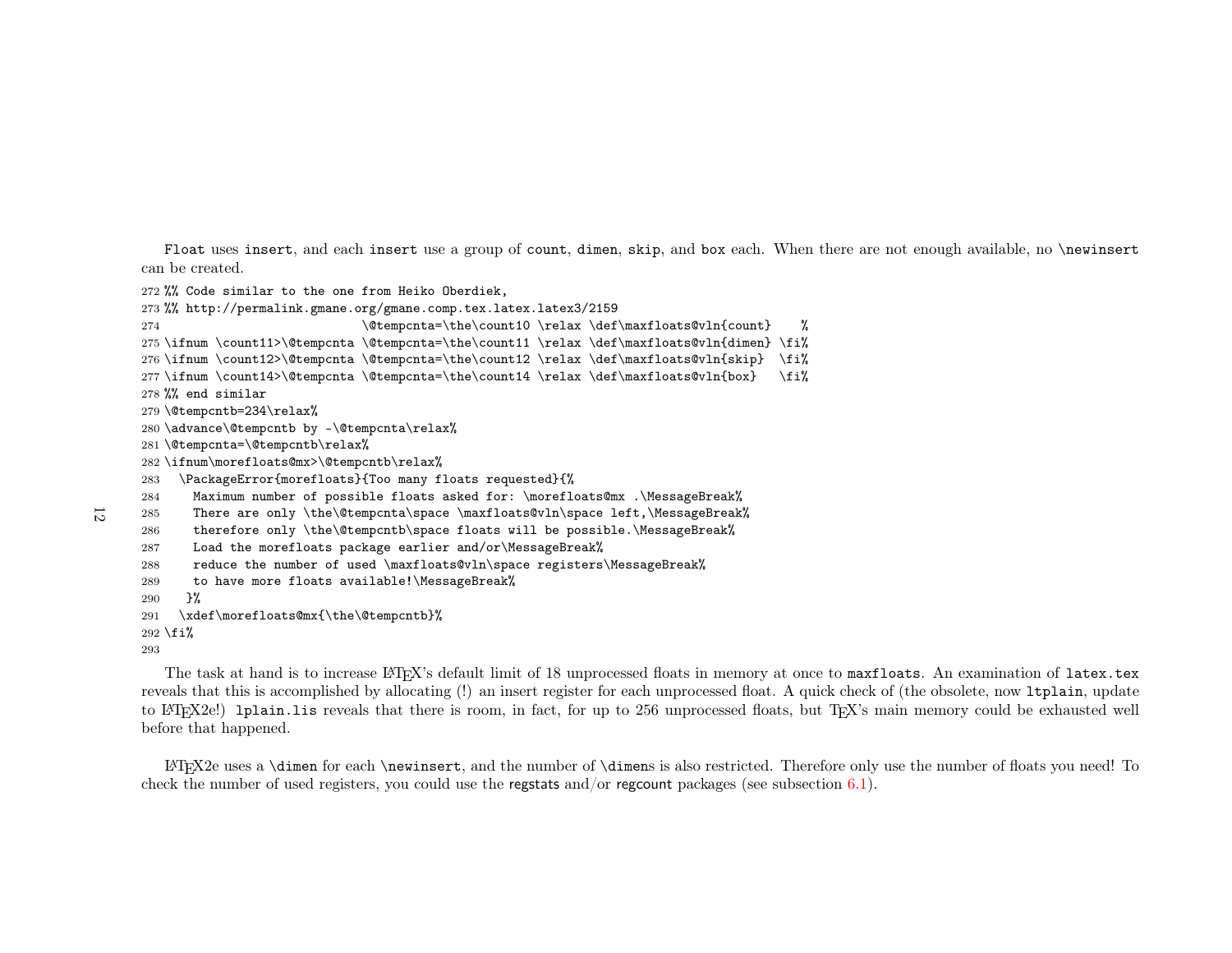<span id="page-12-0"></span>Allocating insertFirst we allocate the additional insert registers needed.

#### registers

 @freelist @elt newinsertThat accomplished, the next step is to define the macro  $\{\text{freelist}, \text{which is merely a list of the box registers each preceded by } \@elt. This$ approach allows processing of the list to be done far more efficiently. A similar approach is used by MITTELBACH  $\&$  SCHÖPF's  $\tt doc.sty$  to keep track of control sequences, which should not be indexed.

First for the 18 default LAT<sub>EX</sub> boxes.

\ifnum maxfloats  $\leq 18$ ,  $\LaTeX$  already allocated the insert registers. \fi

294 \global\long\def\@freelist{\@elt\bx@A\@elt\bx@B\@elt\bx@C\@elt\bx@D\@elt\bx@E\@elt\bx@F\@elt\bx@G\@elt\bx@H\@elt%295 \bx@I\@elt\bx@J\@elt\bx@K\@elt\bx@L\@elt\bx@M\@elt\bx@N\@elt\bx@O\@elt\bx@P\@elt\bx@Q\@elt\bx@R}296

Now we need to add \@elt\bx@... depending on the number of morefloats wanted: (KARL BERRY helped with two out of three \expandafters, thanks!)

```
297\ifnum \morefloats@mx> 18 \newinsert\bx@S
                                                     \expandafter\gdef\expandafter\@freelist\expandafter{\@freelist\@elt\bx@S}

 \ifnum \morefloats@mx> 19 \newinsert\bx@T \expandafter\gdef\expandafter\@freelist\expandafter{\@freelist \@elt\bx@T}298 \ifnum \morefloats@mx> 19 \newinsert\bx@T

 \ifnum \morefloats@mx> 20 \newinsert\bx@U \expandafter\gdef\expandafter\@freelist\expandafter{\@freelist \@elt\bx@U}299 \ifnum \morefloats@mx> 20 \newinsert\bx@U
        \delta \ifnum \morefloats@mx> 21 \newinsert\bx@V \exp\{e\exp\{e\frac{\gamma\delta}{\epsilon}\}\exp\{e\exp\{e\exp\{e\exp\{e\exp\{e\}}\right\}}\}300 \ifnum \morefloats@mx> 21 \newinsert\bx@V

 \ifnum \morefloats@mx> 22 \newinsert\bx@W \expandafter\gdef\expandafter\@freelist\expandafter{\@freelist \@elt\bx@W}301 \ifnum \morefloats@mx> 22 \newinsert\bx@W

 \ifnum \morefloats@mx> 23 \newinsert\bx@X \expandafter\gdef\expandafter\@freelist\expandafter{\@freelist \@elt\bx@X}302 \ifnum \morefloats@mx> 23 \newinsert\bx@X

 \ifnum \morefloats@mx> 24 \newinsert\bx@Y \expandafter\gdef\expandafter\@freelist\expandafter{\@freelist \@elt\bx@Y}303 \ifnum \morefloats@mx> 24 \newinsert\bx@Y

 \ifnum \morefloats@mx> 25 \newinsert\bx@Z \expandafter\gdef\expandafter\@freelist\expandafter{\@freelist \@elt\bx@Z}304 \ifnum \morefloats@mx> 25 \newinsert\bx@Z

 \ifnum \morefloats@mx> 26 \newinsert\bx@AA \expandafter\gdef\expandafter\@freelist\expandafter{\@freelist \@elt\bx@AA}305 \ifnum \morefloats@mx> 26 \newinsert\bx@AA
        \delta \ifnum \morefloats@mx> 27 \newinsert\bx@AB \expandafter\gdef\expandafter\@freelist\expandafter{\@freelist \@elt\bx@AB}
      306 \ifnum \morefloats@mx> 27 \newinsert\bx@AB

 \ifnum \morefloats@mx> 28 \newinsert\bx@AC \expandafter\gdef\expandafter\@freelist\expandafter{\@freelist \@elt\bx@AC}307\ifnum\morefloats@mx> 28\newinsert\bx@AC

308 \ifnum \morefloats@mx> 29 \newinsert\bx@AD \expandafter\gdef\expandafter\@freelist\expandafter{\@freelist \@elt\bx@AD}
309 \ifnum \morefloats@mx> 30 \newinsert\bx@AE \expandafter\gdef\expandafter\@freelist\expandafter{\@freelist \@elt\bx@AE}
310 \ifnum \morefloats@mx> 31 \newinsert\bx@AF \expandafter\gdef\expandafter\@freelist\expandafter{\@freelist \@elt\bx@AF}
311 \ifnum \morefloats@mx> 32 \newinsert\bx@AG \expandafter\gdef\expandafter\@freelist\expandafter{\@freelist \@elt\bx@AG}
312 \ifnum \morefloats@mx> 33 \newinsert\bx@AH \expandafter\gdef\expandafter\@freelist\expandafter{\@freelist \@elt\bx@AH}
313 \ifnum \morefloats@mx> 34 \newinsert\bx@AI \expandafter\gdef\expandafter\@freelist\expandafter{\@freelist \@elt\bx@AI}13
```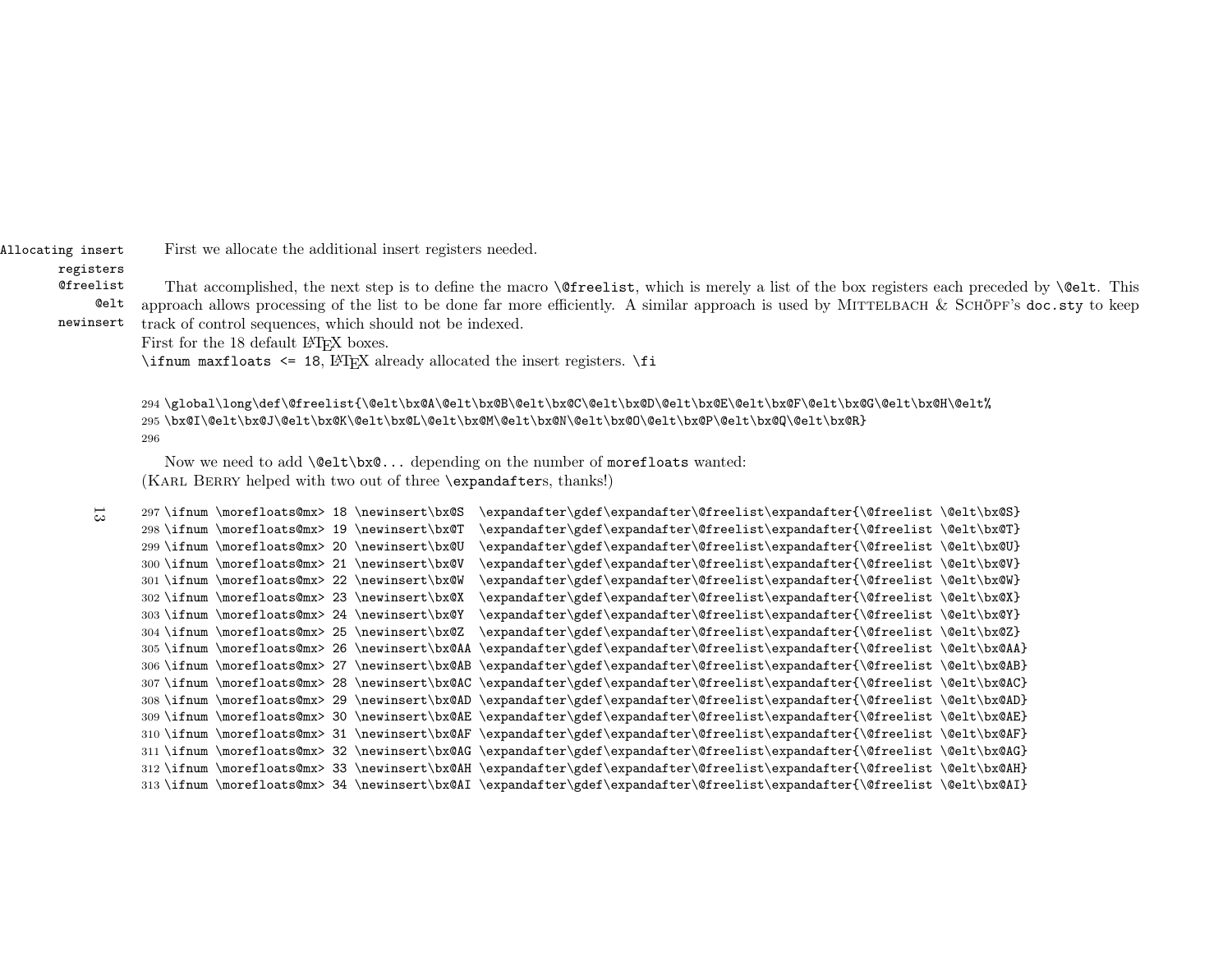\ifnum \morefloats@mx> <sup>35</sup> \newinsert\bx@AJ \expandafter\gdef\expandafter\@freelist\expandafter{\@freelist \@elt\bx@AJ} \ifnum \morefloats@mx> <sup>36</sup> \newinsert\bx@AK \expandafter\gdef\expandafter\@freelist\expandafter{\@freelist \@elt\bx@AK} \ifnum \morefloats@mx> <sup>37</sup> \newinsert\bx@AL \expandafter\gdef\expandafter\@freelist\expandafter{\@freelist \@elt\bx@AL} \ifnum \morefloats@mx> <sup>38</sup> \newinsert\bx@AM \expandafter\gdef\expandafter\@freelist\expandafter{\@freelist \@elt\bx@AM} \ifnum \morefloats@mx> <sup>39</sup> \newinsert\bx@AN \expandafter\gdef\expandafter\@freelist\expandafter{\@freelist \@elt\bx@AN} \ifnum \morefloats@mx> <sup>40</sup> \newinsert\bx@AO \expandafter\gdef\expandafter\@freelist\expandafter{\@freelist \@elt\bx@AO} \ifnum \morefloats@mx> <sup>41</sup> \newinsert\bx@AP \expandafter\gdef\expandafter\@freelist\expandafter{\@freelist \@elt\bx@AP} \ifnum \morefloats@mx> <sup>42</sup> \newinsert\bx@AQ \expandafter\gdef\expandafter\@freelist\expandafter{\@freelist \@elt\bx@AQ} \ifnum \morefloats@mx> <sup>43</sup> \newinsert\bx@AR \expandafter\gdef\expandafter\@freelist\expandafter{\@freelist \@elt\bx@AR} \ifnum \morefloats@mx> <sup>44</sup> \newinsert\bx@AS \expandafter\gdef\expandafter\@freelist\expandafter{\@freelist \@elt\bx@AS} \ifnum \morefloats@mx> <sup>45</sup> \newinsert\bx@AT \expandafter\gdef\expandafter\@freelist\expandafter{\@freelist \@elt\bx@AT} \ifnum \morefloats@mx> <sup>46</sup> \newinsert\bx@AU \expandafter\gdef\expandafter\@freelist\expandafter{\@freelist \@elt\bx@AU} \ifnum \morefloats@mx> <sup>47</sup> \newinsert\bx@AV \expandafter\gdef\expandafter\@freelist\expandafter{\@freelist \@elt\bx@AV} \ifnum \morefloats@mx> <sup>48</sup> \newinsert\bx@AW \expandafter\gdef\expandafter\@freelist\expandafter{\@freelist \@elt\bx@AW} \ifnum \morefloats@mx> <sup>49</sup> \newinsert\bx@AX \expandafter\gdef\expandafter\@freelist\expandafter{\@freelist \@elt\bx@AX} \ifnum \morefloats@mx> <sup>50</sup> \newinsert\bx@AY \expandafter\gdef\expandafter\@freelist\expandafter{\@freelist \@elt\bx@AY} \ifnum \morefloats@mx> <sup>51</sup> \newinsert\bx@AZ \expandafter\gdef\expandafter\@freelist\expandafter{\@freelist \@elt\bx@AZ} \ifnum \morefloats@mx> <sup>52</sup> \newinsert\bx@BA \expandafter\gdef\expandafter\@freelist\expandafter{\@freelist \@elt\bx@BA} \ifnum \morefloats@mx> <sup>53</sup> \newinsert\bx@BB \expandafter\gdef\expandafter\@freelist\expandafter{\@freelist \@elt\bx@BB} \ifnum \morefloats@mx> <sup>54</sup> \newinsert\bx@BC \expandafter\gdef\expandafter\@freelist\expandafter{\@freelist \@elt\bx@BC} \ifnum \morefloats@mx> <sup>55</sup> \newinsert\bx@BD \expandafter\gdef\expandafter\@freelist\expandafter{\@freelist \@elt\bx@BD} \ifnum \morefloats@mx> <sup>56</sup> \newinsert\bx@BE \expandafter\gdef\expandafter\@freelist\expandafter{\@freelist \@elt\bx@BE} \ifnum \morefloats@mx> <sup>57</sup> \newinsert\bx@BF \expandafter\gdef\expandafter\@freelist\expandafter{\@freelist \@elt\bx@BF} \ifnum \morefloats@mx> <sup>58</sup> \newinsert\bx@BG \expandafter\gdef\expandafter\@freelist\expandafter{\@freelist \@elt\bx@BG} \ifnum \morefloats@mx> <sup>59</sup> \newinsert\bx@BH \expandafter\gdef\expandafter\@freelist\expandafter{\@freelist \@elt\bx@BH} \ifnum \morefloats@mx> <sup>60</sup> \newinsert\bx@BI \expandafter\gdef\expandafter\@freelist\expandafter{\@freelist \@elt\bx@BI} \ifnum \morefloats@mx> <sup>61</sup> \newinsert\bx@BJ \expandafter\gdef\expandafter\@freelist\expandafter{\@freelist \@elt\bx@BJ} \ifnum \morefloats@mx> <sup>62</sup> \newinsert\bx@BK \expandafter\gdef\expandafter\@freelist\expandafter{\@freelist \@elt\bx@BK} \ifnum \morefloats@mx> <sup>63</sup> \newinsert\bx@BL \expandafter\gdef\expandafter\@freelist\expandafter{\@freelist \@elt\bx@BL} \ifnum \morefloats@mx> <sup>64</sup> \newinsert\bx@BM \expandafter\gdef\expandafter\@freelist\expandafter{\@freelist \@elt\bx@BM} \ifnum \morefloats@mx> <sup>65</sup> \newinsert\bx@BN \expandafter\gdef\expandafter\@freelist\expandafter{\@freelist \@elt\bx@BN}\ifnum \morefloats@mx> <sup>66</sup> \newinsert\bx@BO \expandafter\gdef\expandafter\@freelist\expandafter{\@freelist \@elt\bx@BO}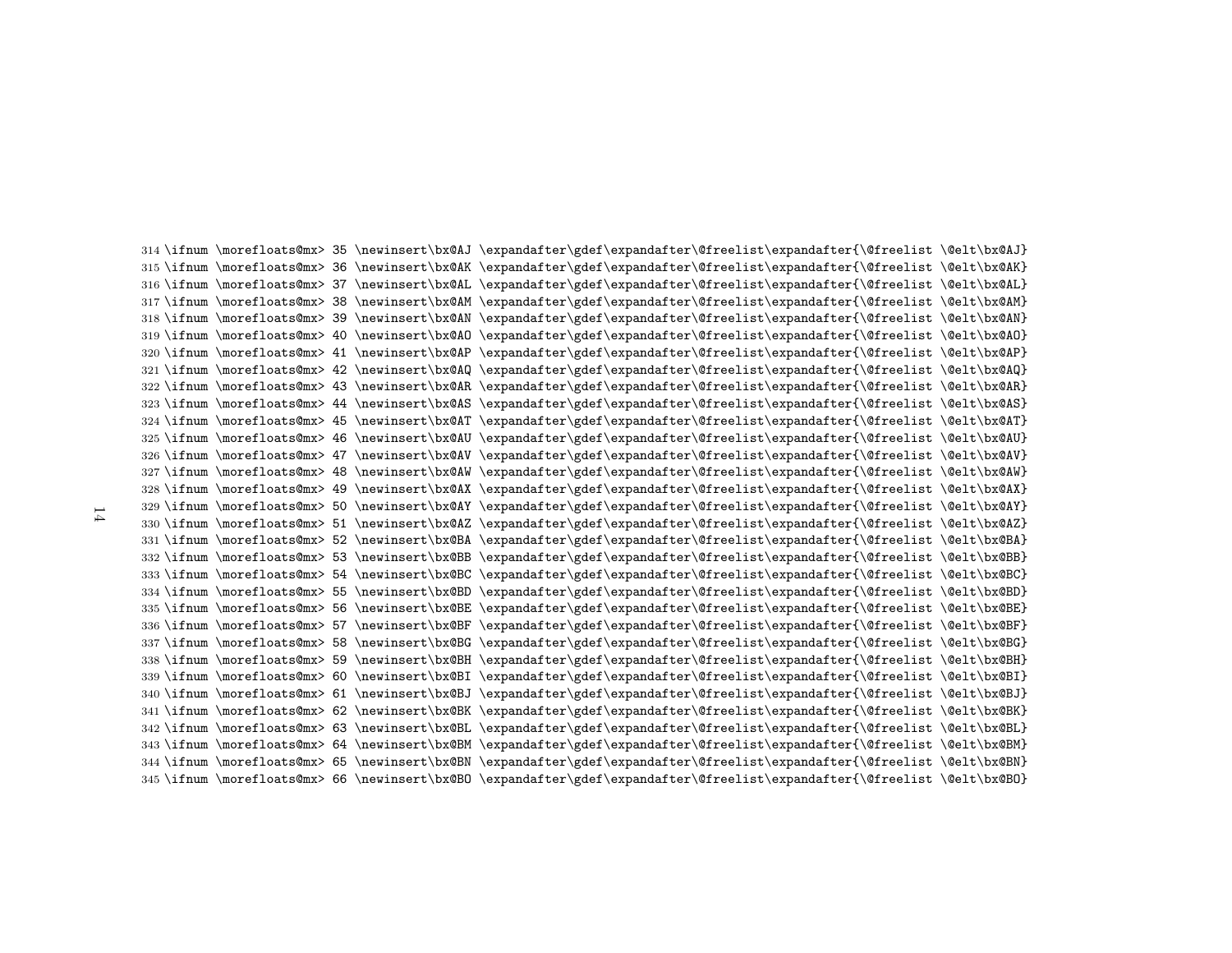\ifnum \morefloats@mx> <sup>67</sup> \newinsert\bx@BP \expandafter\gdef\expandafter\@freelist\expandafter{\@freelist \@elt\bx@BP} \ifnum \morefloats@mx> <sup>68</sup> \newinsert\bx@BQ \expandafter\gdef\expandafter\@freelist\expandafter{\@freelist \@elt\bx@BQ} \ifnum \morefloats@mx> <sup>69</sup> \newinsert\bx@BR \expandafter\gdef\expandafter\@freelist\expandafter{\@freelist \@elt\bx@BR} \ifnum \morefloats@mx> <sup>70</sup> \newinsert\bx@BS \expandafter\gdef\expandafter\@freelist\expandafter{\@freelist \@elt\bx@BS} \ifnum \morefloats@mx> <sup>71</sup> \newinsert\bx@BT \expandafter\gdef\expandafter\@freelist\expandafter{\@freelist \@elt\bx@BT} \ifnum \morefloats@mx> <sup>72</sup> \newinsert\bx@BU \expandafter\gdef\expandafter\@freelist\expandafter{\@freelist \@elt\bx@BU} \ifnum \morefloats@mx> <sup>73</sup> \newinsert\bx@BV \expandafter\gdef\expandafter\@freelist\expandafter{\@freelist \@elt\bx@BV} \ifnum \morefloats@mx> <sup>74</sup> \newinsert\bx@BW \expandafter\gdef\expandafter\@freelist\expandafter{\@freelist \@elt\bx@BW} \ifnum \morefloats@mx> <sup>75</sup> \newinsert\bx@BX \expandafter\gdef\expandafter\@freelist\expandafter{\@freelist \@elt\bx@BX} \ifnum \morefloats@mx> <sup>76</sup> \newinsert\bx@BY \expandafter\gdef\expandafter\@freelist\expandafter{\@freelist \@elt\bx@BY} \ifnum \morefloats@mx> <sup>77</sup> \newinsert\bx@BZ \expandafter\gdef\expandafter\@freelist\expandafter{\@freelist \@elt\bx@BZ} \ifnum \morefloats@mx> <sup>78</sup> \newinsert\bx@CA \expandafter\gdef\expandafter\@freelist\expandafter{\@freelist \@elt\bx@CA} \ifnum \morefloats@mx> <sup>79</sup> \newinsert\bx@CB \expandafter\gdef\expandafter\@freelist\expandafter{\@freelist \@elt\bx@CB} \ifnum \morefloats@mx> <sup>80</sup> \newinsert\bx@CC \expandafter\gdef\expandafter\@freelist\expandafter{\@freelist \@elt\bx@CC} \ifnum \morefloats@mx> <sup>81</sup> \newinsert\bx@CD \expandafter\gdef\expandafter\@freelist\expandafter{\@freelist \@elt\bx@CD} \ifnum \morefloats@mx> <sup>82</sup> \newinsert\bx@CE \expandafter\gdef\expandafter\@freelist\expandafter{\@freelist \@elt\bx@CE} \ifnum \morefloats@mx> <sup>83</sup> \newinsert\bx@CF \expandafter\gdef\expandafter\@freelist\expandafter{\@freelist \@elt\bx@CF} \ifnum \morefloats@mx> <sup>84</sup> \newinsert\bx@CG \expandafter\gdef\expandafter\@freelist\expandafter{\@freelist \@elt\bx@CG} \ifnum \morefloats@mx> <sup>85</sup> \newinsert\bx@CH \expandafter\gdef\expandafter\@freelist\expandafter{\@freelist \@elt\bx@CH} \ifnum \morefloats@mx> <sup>86</sup> \newinsert\bx@CI \expandafter\gdef\expandafter\@freelist\expandafter{\@freelist \@elt\bx@CI} \ifnum \morefloats@mx> <sup>87</sup> \newinsert\bx@CJ \expandafter\gdef\expandafter\@freelist\expandafter{\@freelist \@elt\bx@CJ} \ifnum \morefloats@mx> <sup>88</sup> \newinsert\bx@CK \expandafter\gdef\expandafter\@freelist\expandafter{\@freelist \@elt\bx@CK} \ifnum \morefloats@mx> <sup>89</sup> \newinsert\bx@CL \expandafter\gdef\expandafter\@freelist\expandafter{\@freelist \@elt\bx@CL} \ifnum \morefloats@mx> <sup>90</sup> \newinsert\bx@CM \expandafter\gdef\expandafter\@freelist\expandafter{\@freelist \@elt\bx@CM} \ifnum \morefloats@mx> <sup>91</sup> \newinsert\bx@CN \expandafter\gdef\expandafter\@freelist\expandafter{\@freelist \@elt\bx@CN} \ifnum \morefloats@mx> <sup>92</sup> \newinsert\bx@CO \expandafter\gdef\expandafter\@freelist\expandafter{\@freelist \@elt\bx@CO} \ifnum \morefloats@mx> <sup>93</sup> \newinsert\bx@CP \expandafter\gdef\expandafter\@freelist\expandafter{\@freelist \@elt\bx@CP} \ifnum \morefloats@mx> <sup>94</sup> \newinsert\bx@CQ \expandafter\gdef\expandafter\@freelist\expandafter{\@freelist \@elt\bx@CQ} \ifnum \morefloats@mx> <sup>95</sup> \newinsert\bx@CR \expandafter\gdef\expandafter\@freelist\expandafter{\@freelist \@elt\bx@CR} \ifnum \morefloats@mx> <sup>96</sup> \newinsert\bx@CS \expandafter\gdef\expandafter\@freelist\expandafter{\@freelist \@elt\bx@CS} \ifnum \morefloats@mx> <sup>97</sup> \newinsert\bx@CT \expandafter\gdef\expandafter\@freelist\expandafter{\@freelist \@elt\bx@CT}\ifnum \morefloats@mx> <sup>98</sup> \newinsert\bx@CU \expandafter\gdef\expandafter\@freelist\expandafter{\@freelist \@elt\bx@CU}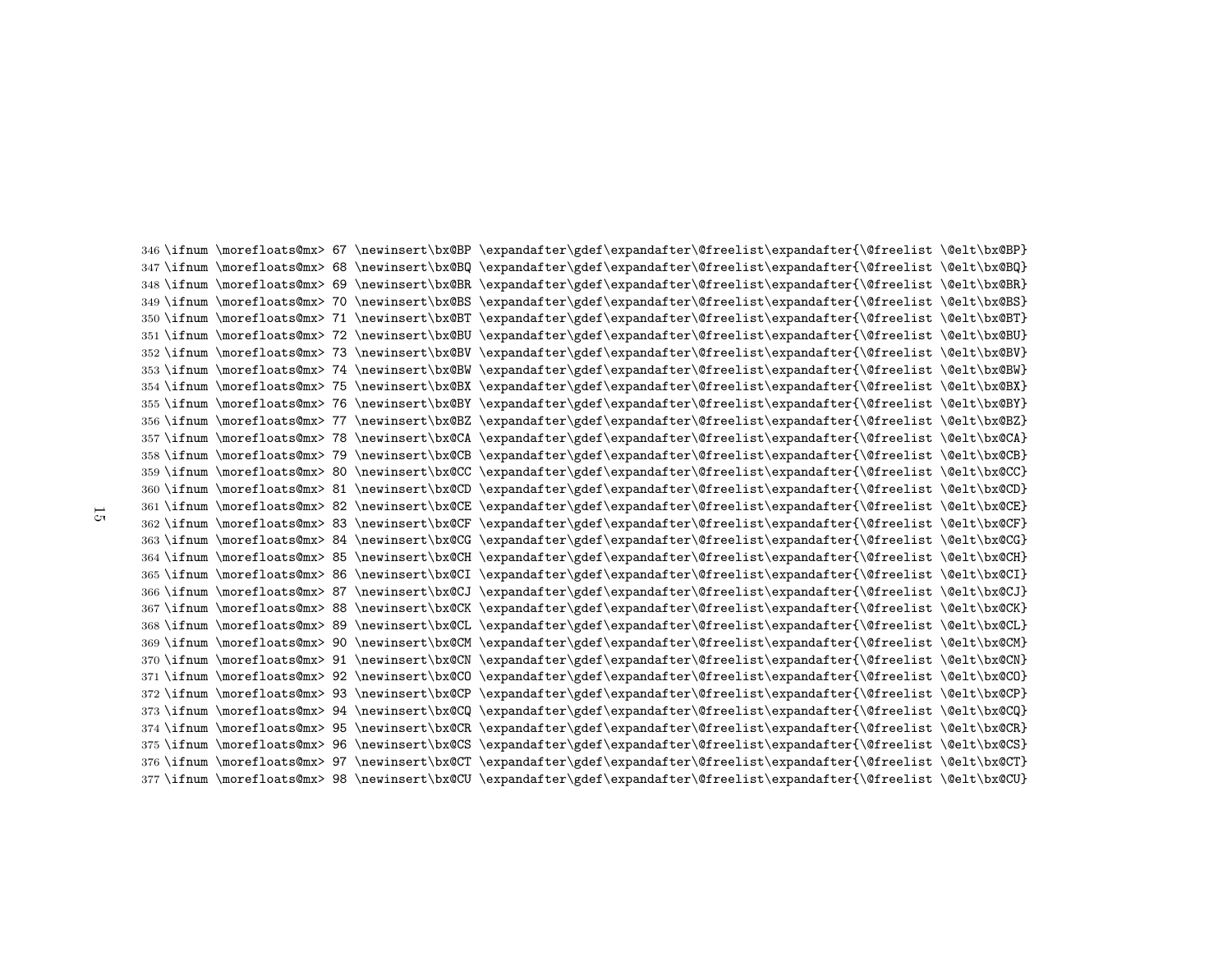\ifnum \morefloats@mx> <sup>99</sup> \newinsert\bx@CV \expandafter\gdef\expandafter\@freelist\expandafter{\@freelist \@elt\bx@CV} \ifnum \morefloats@mx>100 \newinsert\bx@CW \expandafter\gdef\expandafter\@freelist\expandafter{\@freelist \@elt\bx@CW} \ifnum \morefloats@mx>101 \newinsert\bx@CX \expandafter\gdef\expandafter\@freelist\expandafter{\@freelist \@elt\bx@CX} \ifnum \morefloats@mx>102 \newinsert\bx@CY \expandafter\gdef\expandafter\@freelist\expandafter{\@freelist \@elt\bx@CY} \ifnum \morefloats@mx>103 \newinsert\bx@CZ \expandafter\gdef\expandafter\@freelist\expandafter{\@freelist \@elt\bx@CZ} \ifnum \morefloats@mx>104 \newinsert\bx@DA \expandafter\gdef\expandafter\@freelist\expandafter{\@freelist \@elt\bx@DA} \ifnum \morefloats@mx>105 \newinsert\bx@DB \expandafter\gdef\expandafter\@freelist\expandafter{\@freelist \@elt\bx@DB} \ifnum \morefloats@mx>106 \newinsert\bx@DC \expandafter\gdef\expandafter\@freelist\expandafter{\@freelist \@elt\bx@DC} \ifnum \morefloats@mx>107 \newinsert\bx@DD \expandafter\gdef\expandafter\@freelist\expandafter{\@freelist \@elt\bx@DD} \ifnum \morefloats@mx>108 \newinsert\bx@DE \expandafter\gdef\expandafter\@freelist\expandafter{\@freelist \@elt\bx@DE} \ifnum \morefloats@mx>109 \newinsert\bx@DF \expandafter\gdef\expandafter\@freelist\expandafter{\@freelist \@elt\bx@DF} \ifnum \morefloats@mx>110 \newinsert\bx@DG \expandafter\gdef\expandafter\@freelist\expandafter{\@freelist \@elt\bx@DG} \ifnum \morefloats@mx>111 \newinsert\bx@DH \expandafter\gdef\expandafter\@freelist\expandafter{\@freelist \@elt\bx@DH} \ifnum \morefloats@mx>112 \newinsert\bx@DI \expandafter\gdef\expandafter\@freelist\expandafter{\@freelist \@elt\bx@DI} \ifnum \morefloats@mx>113 \newinsert\bx@DJ \expandafter\gdef\expandafter\@freelist\expandafter{\@freelist \@elt\bx@DJ} \ifnum \morefloats@mx>114 \newinsert\bx@DK \expandafter\gdef\expandafter\@freelist\expandafter{\@freelist \@elt\bx@DK} \ifnum \morefloats@mx>115 \newinsert\bx@DL \expandafter\gdef\expandafter\@freelist\expandafter{\@freelist \@elt\bx@DL} \ifnum \morefloats@mx>116 \newinsert\bx@DM \expandafter\gdef\expandafter\@freelist\expandafter{\@freelist \@elt\bx@DM} \ifnum \morefloats@mx>117 \newinsert\bx@DN \expandafter\gdef\expandafter\@freelist\expandafter{\@freelist \@elt\bx@DN} \ifnum \morefloats@mx>118 \newinsert\bx@DO \expandafter\gdef\expandafter\@freelist\expandafter{\@freelist \@elt\bx@DO} \ifnum \morefloats@mx>119 \newinsert\bx@DP \expandafter\gdef\expandafter\@freelist\expandafter{\@freelist \@elt\bx@DP} \ifnum \morefloats@mx>120 \newinsert\bx@DQ \expandafter\gdef\expandafter\@freelist\expandafter{\@freelist \@elt\bx@DQ} \ifnum \morefloats@mx>121 \newinsert\bx@DR \expandafter\gdef\expandafter\@freelist\expandafter{\@freelist \@elt\bx@DR} \ifnum \morefloats@mx>122 \newinsert\bx@DS \expandafter\gdef\expandafter\@freelist\expandafter{\@freelist \@elt\bx@DS} \ifnum \morefloats@mx>123 \newinsert\bx@DT \expandafter\gdef\expandafter\@freelist\expandafter{\@freelist \@elt\bx@DT} \ifnum \morefloats@mx>124 \newinsert\bx@DU \expandafter\gdef\expandafter\@freelist\expandafter{\@freelist \@elt\bx@DU} \ifnum \morefloats@mx>125 \newinsert\bx@DV \expandafter\gdef\expandafter\@freelist\expandafter{\@freelist \@elt\bx@DV} \ifnum \morefloats@mx>126 \newinsert\bx@DW \expandafter\gdef\expandafter\@freelist\expandafter{\@freelist \@elt\bx@DW} \ifnum \morefloats@mx>127 \newinsert\bx@DX \expandafter\gdef\expandafter\@freelist\expandafter{\@freelist \@elt\bx@DX} \ifnum \morefloats@mx>128 \newinsert\bx@DY \expandafter\gdef\expandafter\@freelist\expandafter{\@freelist \@elt\bx@DY} \ifnum \morefloats@mx>129 \newinsert\bx@DZ \expandafter\gdef\expandafter\@freelist\expandafter{\@freelist \@elt\bx@DZ}\ifnum \morefloats@mx>130 \newinsert\bx@EA \expandafter\gdef\expandafter\@freelist\expandafter{\@freelist \@elt\bx@EA}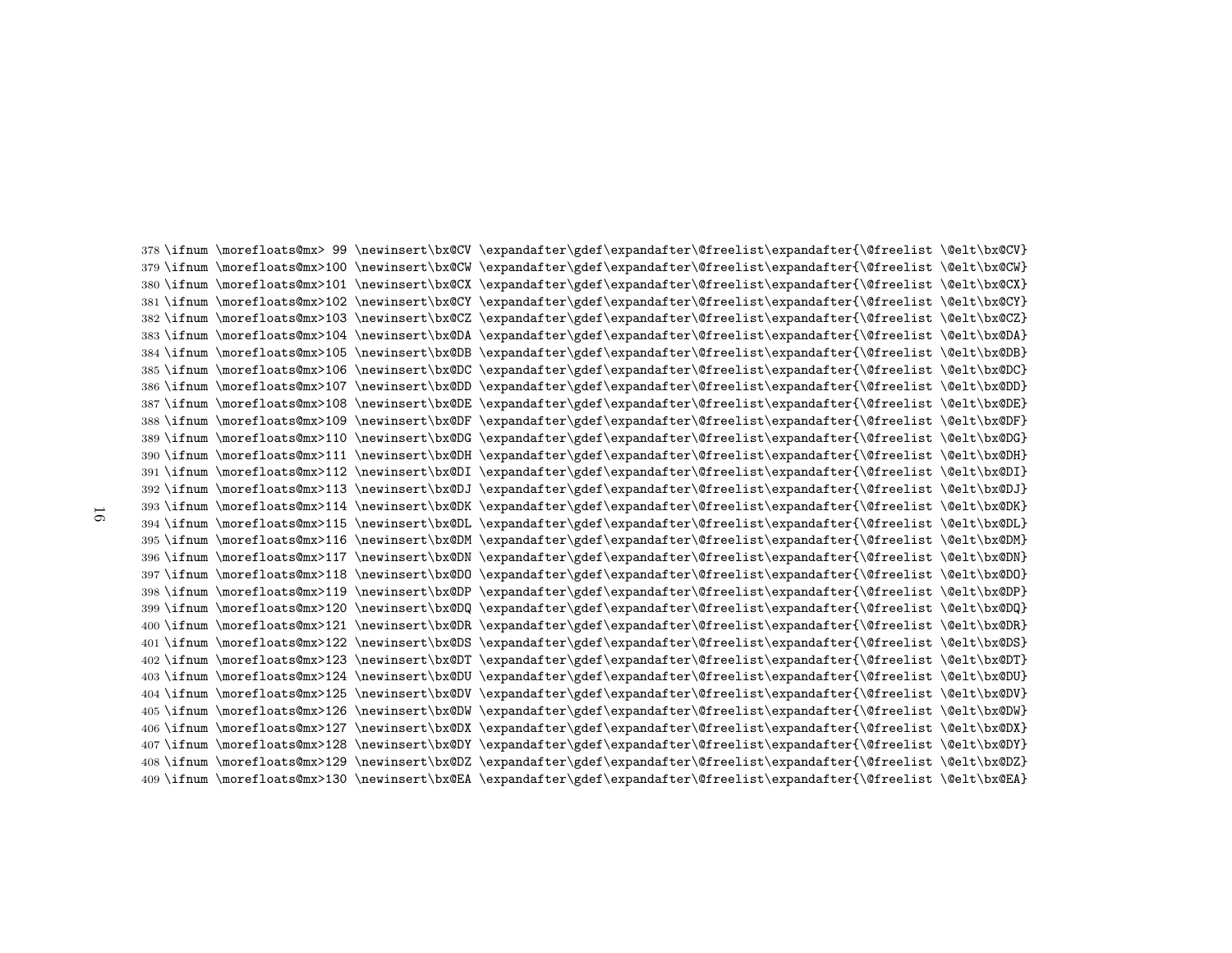\ifnum \morefloats@mx>131 \newinsert\bx@EB \expandafter\gdef\expandafter\@freelist\expandafter{\@freelist \@elt\bx@EB} \ifnum \morefloats@mx>132 \newinsert\bx@EC \expandafter\gdef\expandafter\@freelist\expandafter{\@freelist \@elt\bx@EC} \ifnum \morefloats@mx>133 \newinsert\bx@ED \expandafter\gdef\expandafter\@freelist\expandafter{\@freelist \@elt\bx@ED} \ifnum \morefloats@mx>134 \newinsert\bx@EE \expandafter\gdef\expandafter\@freelist\expandafter{\@freelist \@elt\bx@EE} \ifnum \morefloats@mx>135 \newinsert\bx@EF \expandafter\gdef\expandafter\@freelist\expandafter{\@freelist \@elt\bx@EF} \ifnum \morefloats@mx>136 \newinsert\bx@EG \expandafter\gdef\expandafter\@freelist\expandafter{\@freelist \@elt\bx@EG} \ifnum \morefloats@mx>137 \newinsert\bx@EH \expandafter\gdef\expandafter\@freelist\expandafter{\@freelist \@elt\bx@EH} \ifnum \morefloats@mx>138 \newinsert\bx@EI \expandafter\gdef\expandafter\@freelist\expandafter{\@freelist \@elt\bx@EI} \ifnum \morefloats@mx>139 \newinsert\bx@EJ \expandafter\gdef\expandafter\@freelist\expandafter{\@freelist \@elt\bx@EJ} \ifnum \morefloats@mx>140 \newinsert\bx@EK \expandafter\gdef\expandafter\@freelist\expandafter{\@freelist \@elt\bx@EK} \ifnum \morefloats@mx>141 \newinsert\bx@EL \expandafter\gdef\expandafter\@freelist\expandafter{\@freelist \@elt\bx@EL} \ifnum \morefloats@mx>142 \newinsert\bx@EM \expandafter\gdef\expandafter\@freelist\expandafter{\@freelist \@elt\bx@EM} \ifnum \morefloats@mx>143 \newinsert\bx@EN \expandafter\gdef\expandafter\@freelist\expandafter{\@freelist \@elt\bx@EN} \ifnum \morefloats@mx>144 \newinsert\bx@EO \expandafter\gdef\expandafter\@freelist\expandafter{\@freelist \@elt\bx@EO} \ifnum \morefloats@mx>145 \newinsert\bx@EP \expandafter\gdef\expandafter\@freelist\expandafter{\@freelist \@elt\bx@EP} \ifnum \morefloats@mx>146 \newinsert\bx@EQ \expandafter\gdef\expandafter\@freelist\expandafter{\@freelist \@elt\bx@EQ} \ifnum \morefloats@mx>147 \newinsert\bx@ER \expandafter\gdef\expandafter\@freelist\expandafter{\@freelist \@elt\bx@ER} \ifnum \morefloats@mx>148 \newinsert\bx@ES \expandafter\gdef\expandafter\@freelist\expandafter{\@freelist \@elt\bx@ES} \ifnum \morefloats@mx>149 \newinsert\bx@ET \expandafter\gdef\expandafter\@freelist\expandafter{\@freelist \@elt\bx@ET} \ifnum \morefloats@mx>150 \newinsert\bx@EU \expandafter\gdef\expandafter\@freelist\expandafter{\@freelist \@elt\bx@EU} \ifnum \morefloats@mx>151 \newinsert\bx@EV \expandafter\gdef\expandafter\@freelist\expandafter{\@freelist \@elt\bx@EV} \ifnum \morefloats@mx>152 \newinsert\bx@EW \expandafter\gdef\expandafter\@freelist\expandafter{\@freelist \@elt\bx@EW} \ifnum \morefloats@mx>153 \newinsert\bx@EX \expandafter\gdef\expandafter\@freelist\expandafter{\@freelist \@elt\bx@EX} \ifnum \morefloats@mx>154 \newinsert\bx@EY \expandafter\gdef\expandafter\@freelist\expandafter{\@freelist \@elt\bx@EY} \ifnum \morefloats@mx>155 \newinsert\bx@EZ \expandafter\gdef\expandafter\@freelist\expandafter{\@freelist \@elt\bx@EZ} \ifnum \morefloats@mx>156 \newinsert\bx@FA \expandafter\gdef\expandafter\@freelist\expandafter{\@freelist \@elt\bx@FA} \ifnum \morefloats@mx>157 \newinsert\bx@FB \expandafter\gdef\expandafter\@freelist\expandafter{\@freelist \@elt\bx@FB} \ifnum \morefloats@mx>158 \newinsert\bx@FC \expandafter\gdef\expandafter\@freelist\expandafter{\@freelist \@elt\bx@FC} \ifnum \morefloats@mx>159 \newinsert\bx@FD \expandafter\gdef\expandafter\@freelist\expandafter{\@freelist \@elt\bx@FD} \ifnum \morefloats@mx>160 \newinsert\bx@FE \expandafter\gdef\expandafter\@freelist\expandafter{\@freelist \@elt\bx@FE} \ifnum \morefloats@mx>161 \newinsert\bx@FF \expandafter\gdef\expandafter\@freelist\expandafter{\@freelist \@elt\bx@FF}\ifnum \morefloats@mx>162 \newinsert\bx@FG \expandafter\gdef\expandafter\@freelist\expandafter{\@freelist \@elt\bx@FG}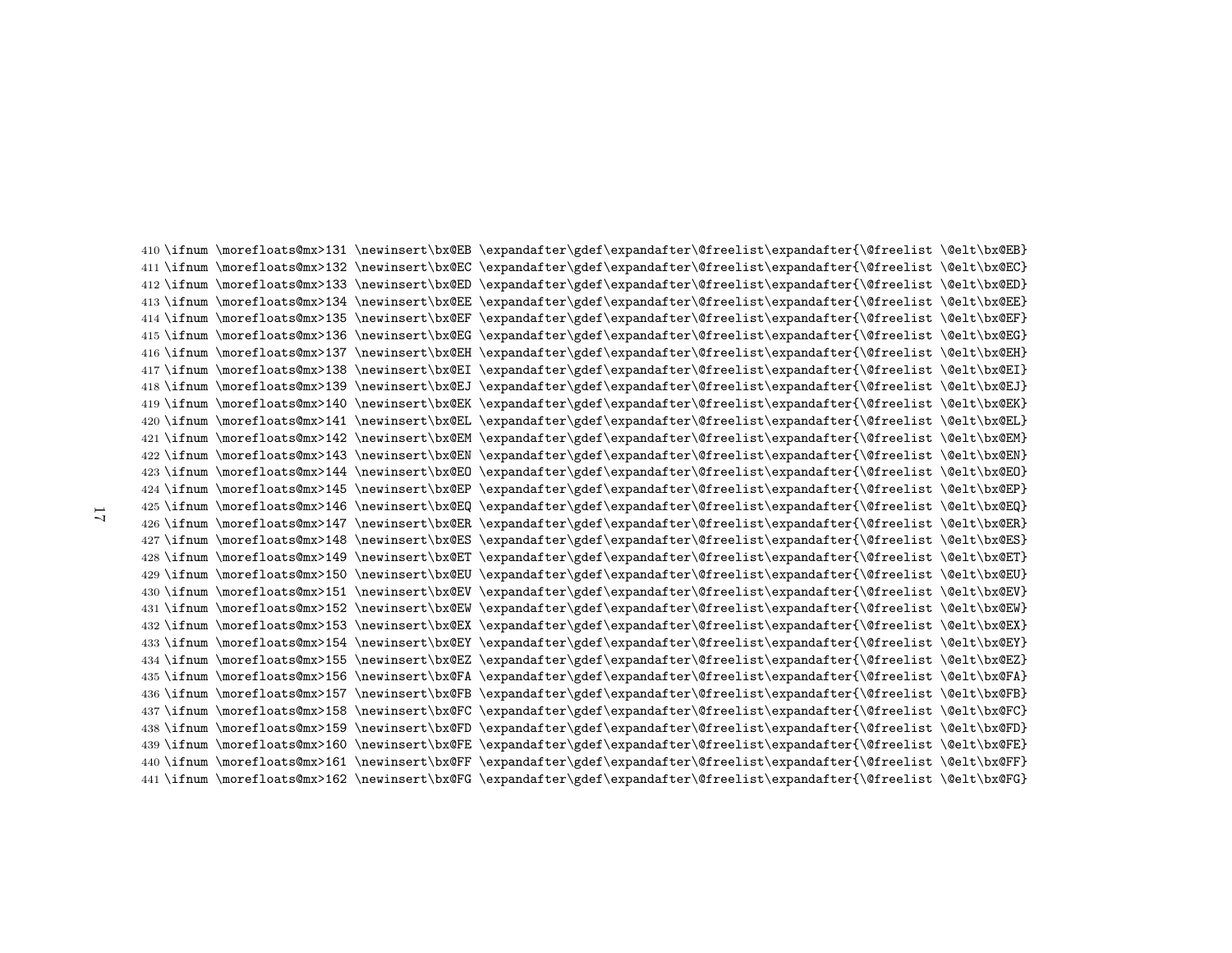\ifnum \morefloats@mx>163 \newinsert\bx@FH \expandafter\gdef\expandafter\@freelist\expandafter{\@freelist \@elt\bx@FH} \ifnum \morefloats@mx>164 \newinsert\bx@FI \expandafter\gdef\expandafter\@freelist\expandafter{\@freelist \@elt\bx@FI} \ifnum \morefloats@mx>165 \newinsert\bx@FJ \expandafter\gdef\expandafter\@freelist\expandafter{\@freelist \@elt\bx@FJ} \ifnum \morefloats@mx>166 \newinsert\bx@FK \expandafter\gdef\expandafter\@freelist\expandafter{\@freelist \@elt\bx@FK} \ifnum \morefloats@mx>167 \newinsert\bx@FL \expandafter\gdef\expandafter\@freelist\expandafter{\@freelist \@elt\bx@FL} \ifnum \morefloats@mx>168 \newinsert\bx@FM \expandafter\gdef\expandafter\@freelist\expandafter{\@freelist \@elt\bx@FM} \ifnum \morefloats@mx>169 \newinsert\bx@FN \expandafter\gdef\expandafter\@freelist\expandafter{\@freelist \@elt\bx@FN} \ifnum \morefloats@mx>170 \newinsert\bx@FO \expandafter\gdef\expandafter\@freelist\expandafter{\@freelist \@elt\bx@FO} \ifnum \morefloats@mx>171 \newinsert\bx@FP \expandafter\gdef\expandafter\@freelist\expandafter{\@freelist \@elt\bx@FP} \ifnum \morefloats@mx>172 \newinsert\bx@FQ \expandafter\gdef\expandafter\@freelist\expandafter{\@freelist \@elt\bx@FQ} \ifnum \morefloats@mx>173 \newinsert\bx@FR \expandafter\gdef\expandafter\@freelist\expandafter{\@freelist \@elt\bx@FR} \ifnum \morefloats@mx>174 \newinsert\bx@FS \expandafter\gdef\expandafter\@freelist\expandafter{\@freelist \@elt\bx@FS} \ifnum \morefloats@mx>175 \newinsert\bx@FT \expandafter\gdef\expandafter\@freelist\expandafter{\@freelist \@elt\bx@FT} \ifnum \morefloats@mx>176 \newinsert\bx@FU \expandafter\gdef\expandafter\@freelist\expandafter{\@freelist \@elt\bx@FU} \ifnum \morefloats@mx>177 \newinsert\bx@FV \expandafter\gdef\expandafter\@freelist\expandafter{\@freelist \@elt\bx@FV} \ifnum \morefloats@mx>178 \newinsert\bx@FW \expandafter\gdef\expandafter\@freelist\expandafter{\@freelist \@elt\bx@FW} \ifnum \morefloats@mx>179 \newinsert\bx@FX \expandafter\gdef\expandafter\@freelist\expandafter{\@freelist \@elt\bx@FX} \ifnum \morefloats@mx>180 \newinsert\bx@FY \expandafter\gdef\expandafter\@freelist\expandafter{\@freelist \@elt\bx@FY} \ifnum \morefloats@mx>181 \newinsert\bx@FZ \expandafter\gdef\expandafter\@freelist\expandafter{\@freelist \@elt\bx@FZ} \ifnum \morefloats@mx>182 \newinsert\bx@GA \expandafter\gdef\expandafter\@freelist\expandafter{\@freelist \@elt\bx@GA} \ifnum \morefloats@mx>183 \newinsert\bx@GB \expandafter\gdef\expandafter\@freelist\expandafter{\@freelist \@elt\bx@GB} \ifnum \morefloats@mx>184 \newinsert\bx@GC \expandafter\gdef\expandafter\@freelist\expandafter{\@freelist \@elt\bx@GC} \ifnum \morefloats@mx>185 \newinsert\bx@GD \expandafter\gdef\expandafter\@freelist\expandafter{\@freelist \@elt\bx@GD} \ifnum \morefloats@mx>186 \newinsert\bx@GE \expandafter\gdef\expandafter\@freelist\expandafter{\@freelist \@elt\bx@GE} \ifnum \morefloats@mx>187 \newinsert\bx@GF \expandafter\gdef\expandafter\@freelist\expandafter{\@freelist \@elt\bx@GF} \ifnum \morefloats@mx>188 \newinsert\bx@GG \expandafter\gdef\expandafter\@freelist\expandafter{\@freelist \@elt\bx@GG} \ifnum \morefloats@mx>189 \newinsert\bx@GH \expandafter\gdef\expandafter\@freelist\expandafter{\@freelist \@elt\bx@GH} \ifnum \morefloats@mx>190 \newinsert\bx@GI \expandafter\gdef\expandafter\@freelist\expandafter{\@freelist \@elt\bx@GI} \ifnum \morefloats@mx>191 \newinsert\bx@GJ \expandafter\gdef\expandafter\@freelist\expandafter{\@freelist \@elt\bx@GJ} \ifnum \morefloats@mx>192 \newinsert\bx@GK \expandafter\gdef\expandafter\@freelist\expandafter{\@freelist \@elt\bx@GK} \ifnum \morefloats@mx>193 \newinsert\bx@GL \expandafter\gdef\expandafter\@freelist\expandafter{\@freelist \@elt\bx@GL}\ifnum \morefloats@mx>194 \newinsert\bx@GM \expandafter\gdef\expandafter\@freelist\expandafter{\@freelist \@elt\bx@GM}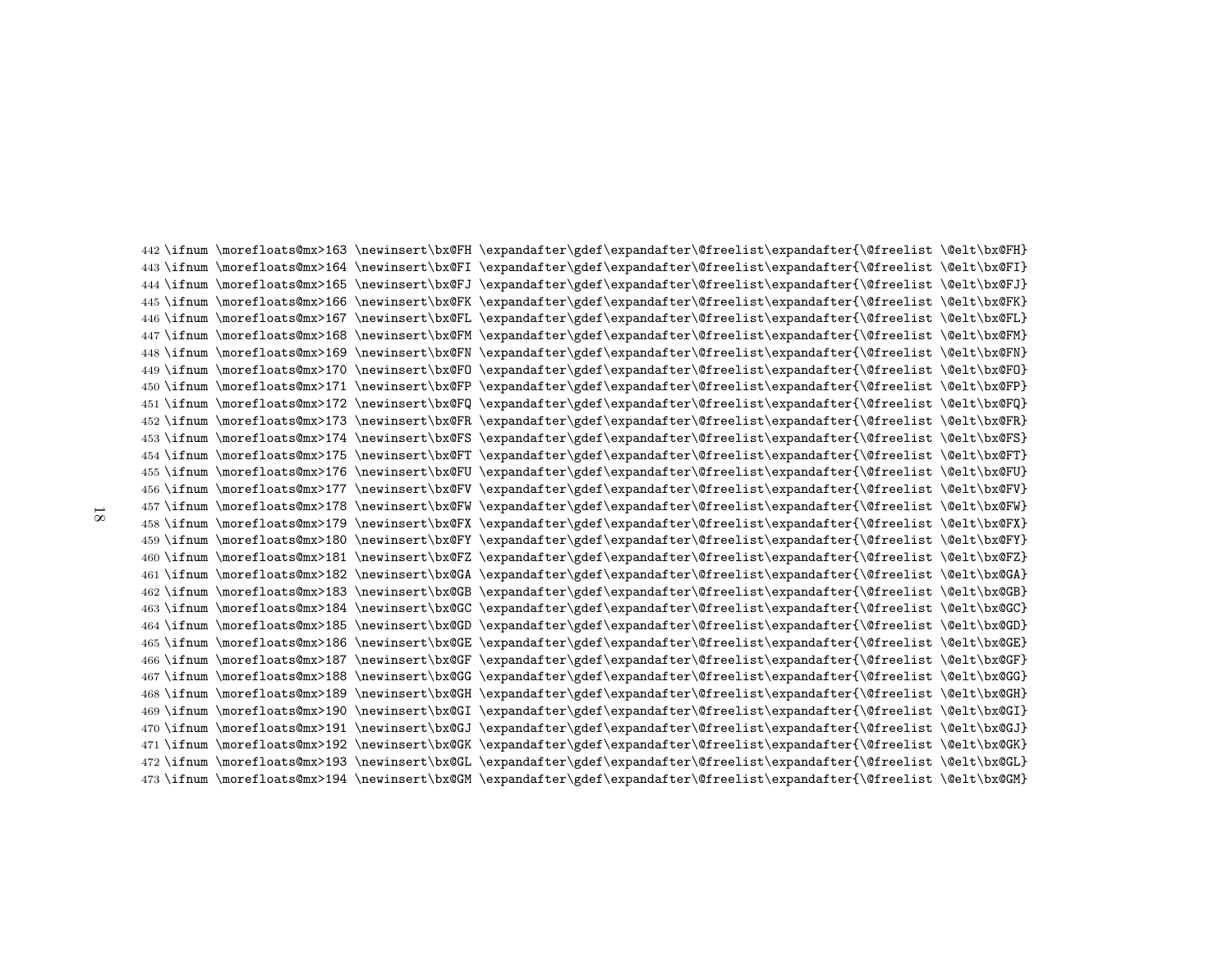\ifnum \morefloats@mx>195 \newinsert\bx@GN \expandafter\gdef\expandafter\@freelist\expandafter{\@freelist \@elt\bx@GN} \ifnum \morefloats@mx>196 \newinsert\bx@GO \expandafter\gdef\expandafter\@freelist\expandafter{\@freelist \@elt\bx@GO} \ifnum \morefloats@mx>197 \newinsert\bx@GP \expandafter\gdef\expandafter\@freelist\expandafter{\@freelist \@elt\bx@GP} \ifnum \morefloats@mx>198 \newinsert\bx@GQ \expandafter\gdef\expandafter\@freelist\expandafter{\@freelist \@elt\bx@GQ} \ifnum \morefloats@mx>199 \newinsert\bx@GR \expandafter\gdef\expandafter\@freelist\expandafter{\@freelist \@elt\bx@GR} \ifnum \morefloats@mx>200 \newinsert\bx@GS \expandafter\gdef\expandafter\@freelist\expandafter{\@freelist \@elt\bx@GS} \ifnum \morefloats@mx>201 \newinsert\bx@GT \expandafter\gdef\expandafter\@freelist\expandafter{\@freelist \@elt\bx@GT} \ifnum \morefloats@mx>202 \newinsert\bx@GU \expandafter\gdef\expandafter\@freelist\expandafter{\@freelist \@elt\bx@GU} \ifnum \morefloats@mx>203 \newinsert\bx@GV \expandafter\gdef\expandafter\@freelist\expandafter{\@freelist \@elt\bx@GV} \ifnum \morefloats@mx>204 \newinsert\bx@GW \expandafter\gdef\expandafter\@freelist\expandafter{\@freelist \@elt\bx@GW} \ifnum \morefloats@mx>205 \newinsert\bx@GX \expandafter\gdef\expandafter\@freelist\expandafter{\@freelist \@elt\bx@GX} \ifnum \morefloats@mx>206 \newinsert\bx@GY \expandafter\gdef\expandafter\@freelist\expandafter{\@freelist \@elt\bx@GY} \ifnum \morefloats@mx>207 \newinsert\bx@GZ \expandafter\gdef\expandafter\@freelist\expandafter{\@freelist \@elt\bx@GZ} \ifnum \morefloats@mx>208 \newinsert\bx@HA \expandafter\gdef\expandafter\@freelist\expandafter{\@freelist \@elt\bx@HA} \ifnum \morefloats@mx>209 \newinsert\bx@HB \expandafter\gdef\expandafter\@freelist\expandafter{\@freelist \@elt\bx@HB} \ifnum \morefloats@mx>210 \newinsert\bx@HC \expandafter\gdef\expandafter\@freelist\expandafter{\@freelist \@elt\bx@HC} \ifnum \morefloats@mx>211 \newinsert\bx@HD \expandafter\gdef\expandafter\@freelist\expandafter{\@freelist \@elt\bx@HD} \ifnum \morefloats@mx>212 \newinsert\bx@HE \expandafter\gdef\expandafter\@freelist\expandafter{\@freelist \@elt\bx@HE} \ifnum \morefloats@mx>213 \newinsert\bx@HF \expandafter\gdef\expandafter\@freelist\expandafter{\@freelist \@elt\bx@HF} \ifnum \morefloats@mx>214 \newinsert\bx@HG \expandafter\gdef\expandafter\@freelist\expandafter{\@freelist \@elt\bx@HG} \ifnum \morefloats@mx>215 \newinsert\bx@HH \expandafter\gdef\expandafter\@freelist\expandafter{\@freelist \@elt\bx@HH} \ifnum \morefloats@mx>216 \newinsert\bx@HI \expandafter\gdef\expandafter\@freelist\expandafter{\@freelist \@elt\bx@HI} \ifnum \morefloats@mx>217 \newinsert\bx@HJ \expandafter\gdef\expandafter\@freelist\expandafter{\@freelist \@elt\bx@HJ} \ifnum \morefloats@mx>218 \newinsert\bx@HK \expandafter\gdef\expandafter\@freelist\expandafter{\@freelist \@elt\bx@HK} \ifnum \morefloats@mx>219 \newinsert\bx@HL \expandafter\gdef\expandafter\@freelist\expandafter{\@freelist \@elt\bx@HL} \ifnum \morefloats@mx>220 \newinsert\bx@HM \expandafter\gdef\expandafter\@freelist\expandafter{\@freelist \@elt\bx@HM} \ifnum \morefloats@mx>221 \newinsert\bx@HN \expandafter\gdef\expandafter\@freelist\expandafter{\@freelist \@elt\bx@HN} \ifnum \morefloats@mx>222 \newinsert\bx@HO \expandafter\gdef\expandafter\@freelist\expandafter{\@freelist \@elt\bx@HO} \ifnum \morefloats@mx>223 \newinsert\bx@HP \expandafter\gdef\expandafter\@freelist\expandafter{\@freelist \@elt\bx@HP} \ifnum \morefloats@mx>224 \newinsert\bx@HQ \expandafter\gdef\expandafter\@freelist\expandafter{\@freelist \@elt\bx@HQ} \ifnum \morefloats@mx>225 \newinsert\bx@HR \expandafter\gdef\expandafter\@freelist\expandafter{\@freelist \@elt\bx@HR}\ifnum \morefloats@mx>226 \newinsert\bx@HS \expandafter\gdef\expandafter\@freelist\expandafter{\@freelist \@elt\bx@HS}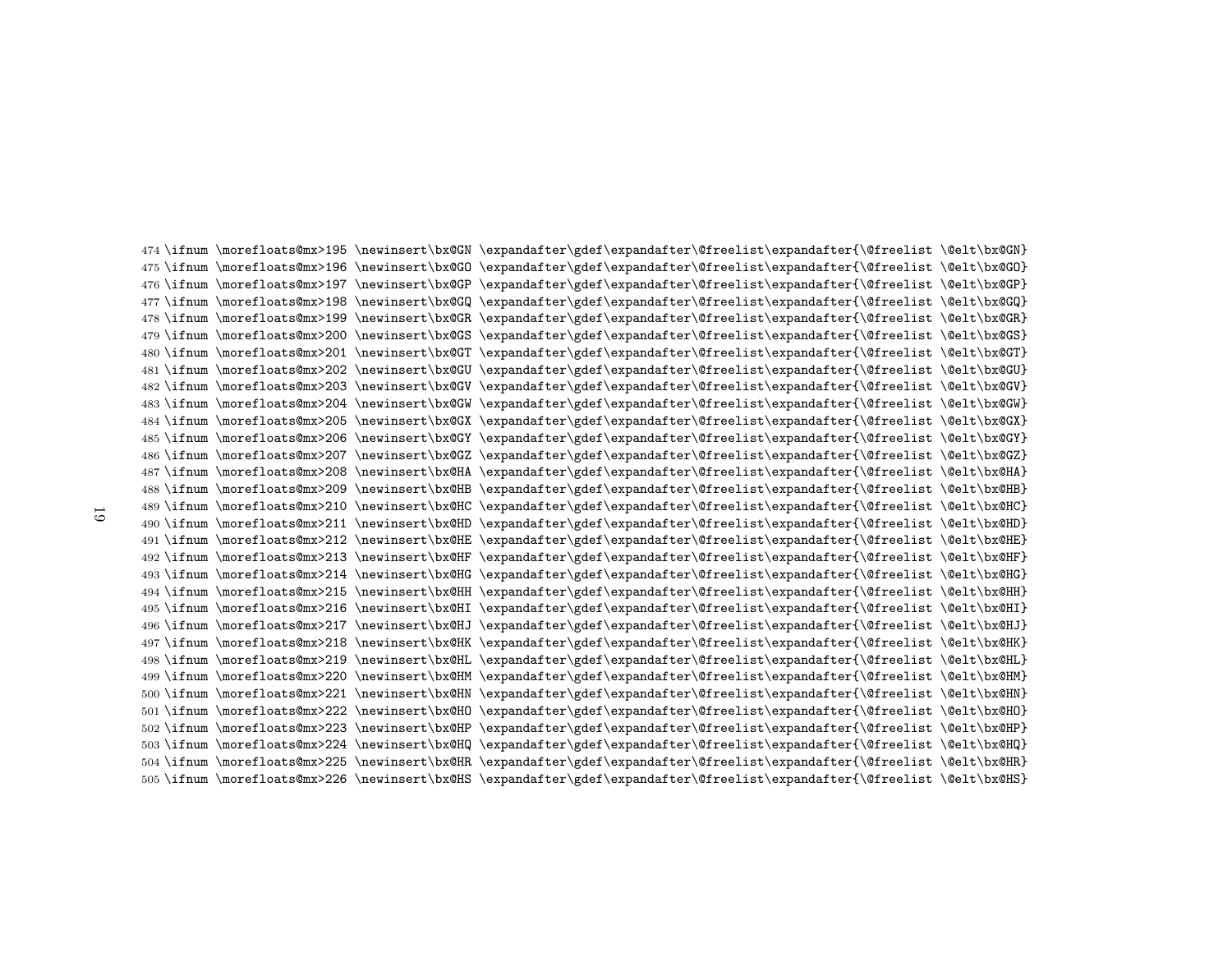\ifnum \morefloats@mx>227 \newinsert\bx@HT \expandafter\gdef\expandafter\@freelist\expandafter{\@freelist \@elt\bx@HT} \ifnum \morefloats@mx>228 \newinsert\bx@HU \expandafter\gdef\expandafter\@freelist\expandafter{\@freelist \@elt\bx@HU} \ifnum \morefloats@mx>229 \newinsert\bx@HV \expandafter\gdef\expandafter\@freelist\expandafter{\@freelist \@elt\bx@HV} \ifnum \morefloats@mx>230 \newinsert\bx@HW \expandafter\gdef\expandafter\@freelist\expandafter{\@freelist \@elt\bx@HW} \ifnum \morefloats@mx>231 \newinsert\bx@HX \expandafter\gdef\expandafter\@freelist\expandafter{\@freelist \@elt\bx@HX} \ifnum \morefloats@mx>232 \newinsert\bx@HY \expandafter\gdef\expandafter\@freelist\expandafter{\@freelist \@elt\bx@HY} \ifnum \morefloats@mx>233 \newinsert\bx@HZ \expandafter\gdef\expandafter\@freelist\expandafter{\@freelist \@elt\bx@HZ} \ifnum \morefloats@mx>234 \newinsert\bx@IA \expandafter\gdef\expandafter\@freelist\expandafter{\@freelist \@elt\bx@IA} \ifnum \morefloats@mx>235 \newinsert\bx@IB \expandafter\gdef\expandafter\@freelist\expandafter{\@freelist \@elt\bx@IB} \ifnum \morefloats@mx>236 \newinsert\bx@IC \expandafter\gdef\expandafter\@freelist\expandafter{\@freelist \@elt\bx@IC} \ifnum \morefloats@mx>237 \newinsert\bx@ID \expandafter\gdef\expandafter\@freelist\expandafter{\@freelist \@elt\bx@ID} \ifnum \morefloats@mx>238 \newinsert\bx@IE \expandafter\gdef\expandafter\@freelist\expandafter{\@freelist \@elt\bx@IE} \ifnum \morefloats@mx>239 \newinsert\bx@IF \expandafter\gdef\expandafter\@freelist\expandafter{\@freelist \@elt\bx@IF} \ifnum \morefloats@mx>240 \newinsert\bx@IG \expandafter\gdef\expandafter\@freelist\expandafter{\@freelist \@elt\bx@IG} \ifnum \morefloats@mx>241 \newinsert\bx@IH \expandafter\gdef\expandafter\@freelist\expandafter{\@freelist \@elt\bx@IH} \ifnum \morefloats@mx>242 \newinsert\bx@II \expandafter\gdef\expandafter\@freelist\expandafter{\@freelist \@elt\bx@II} \ifnum \morefloats@mx>243 \newinsert\bx@IJ \expandafter\gdef\expandafter\@freelist\expandafter{\@freelist \@elt\bx@IJ} \ifnum \morefloats@mx>244 \newinsert\bx@IK \expandafter\gdef\expandafter\@freelist\expandafter{\@freelist \@elt\bx@IK} \ifnum \morefloats@mx>245 \newinsert\bx@IL \expandafter\gdef\expandafter\@freelist\expandafter{\@freelist \@elt\bx@IL} \ifnum \morefloats@mx>246 \newinsert\bx@IM \expandafter\gdef\expandafter\@freelist\expandafter{\@freelist \@elt\bx@IM} \ifnum \morefloats@mx>247 \newinsert\bx@IN \expandafter\gdef\expandafter\@freelist\expandafter{\@freelist \@elt\bx@IN} \ifnum \morefloats@mx>248 \newinsert\bx@IO \expandafter\gdef\expandafter\@freelist\expandafter{\@freelist \@elt\bx@IO} \ifnum \morefloats@mx>249 \newinsert\bx@IP \expandafter\gdef\expandafter\@freelist\expandafter{\@freelist \@elt\bx@IP} \ifnum \morefloats@mx>250 \newinsert\bx@IQ \expandafter\gdef\expandafter\@freelist\expandafter{\@freelist \@elt\bx@IQ} \ifnum \morefloats@mx>251 \newinsert\bx@IR \expandafter\gdef\expandafter\@freelist\expandafter{\@freelist \@elt\bx@IR} \ifnum \morefloats@mx>252 \newinsert\bx@IS \expandafter\gdef\expandafter\@freelist\expandafter{\@freelist \@elt\bx@IS} \ifnum \morefloats@mx>253 \newinsert\bx@IT \expandafter\gdef\expandafter\@freelist\expandafter{\@freelist \@elt\bx@IT} \ifnum \morefloats@mx>254 \newinsert\bx@IU \expandafter\gdef\expandafter\@freelist\expandafter{\@freelist \@elt\bx@IU}\ifnum \morefloats@mx>255 \newinsert\bx@IV \expandafter\gdef\expandafter\@freelist\expandafter{\@freelist \@elt\bx@IV}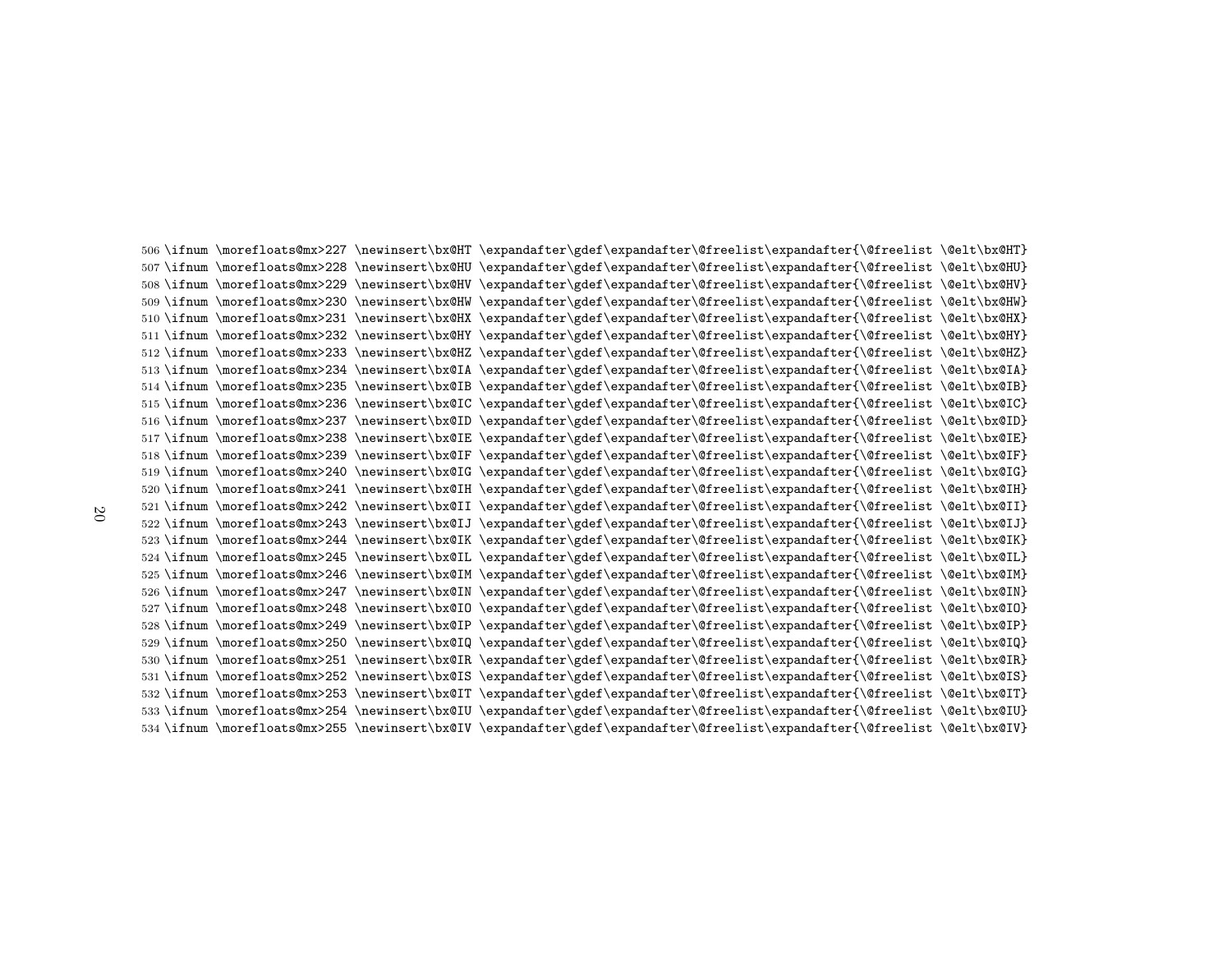<span id="page-20-0"></span>\ifnum \morefloats@mx>256\relax%

- $\,6\quad \backslash$ PackageError $\{$ morefloats} $\{$ Too many floats called for} $\{$ %
- You requested more than 256 floats.\MessageBreak%
- (\morefloats@mx\space to be precise.)\MessageBreak%
- LaTeX before <sup>2015</sup> could not process\MessageBreak%
- more than <sup>256</sup> floats, therefore the morefloats\MessageBreak%
- package only provides <sup>256</sup> floats.\MessageBreak%
- If you need more floats,\MessageBreak%
- update to <sup>a</sup> current (>=2015) LaTeX distribution.\MessageBreak%
- <sup>I</sup> expected LaTeX (prior 2015) to run out of dimensions\MessageBreak%
- or memory long before reaching <sup>256</sup> floats anyway.\MessageBreak%}%
- \fi \fi \fi \fi \fi \fi \fi \fi \fi \fi \fi \fi \fi \fi \fi \fi \fi \fi \fi \fi \fi \fi \fi \fi \fi \fi \fi \fi \fi \fi \fi \fi \fi \fi \fi \fi \fi \fi \fi \fi \fi \fi \fi \fi \fi \fi \fi \fi \fi \fi \fi \fi \fi \fi \fi \fi \fi \fi \fi \fi \fi \fi \fi \fi \fi \fi \fi \fi \fi \fi \fi \fi \fi \fi \fi \fi \fi \fi \fi \fi \fi \fi \fi \fi \fi \fi \fi \fi \fi \fi \fi \fi \fi \fi \fi \fi \fi \fi \fi \fi \fi \fi \fi \fi \fi \fi \fi \fi \fi \fi \fi \fi \fi \fi \fi \fi \fi \fi \fi \fi \fi \fi \fi \fi \fi \fi \fi \fi \fi \fi \fi \fi \fi \fi \fi \fi \fi \fi \fi \fi \fi \fi \fi \fi \fi \fi \fi \fi \fi \fi \fi \fi \fi \fi \fi \fi \fi \fi \fi \fi \fi \fi \fi \fi \fi \fi \fi \fi \fi \fi \fi \fi \fi \fi \fi \fi \fi \fi \fi \fi \fi \fi \fi \fi \fi \fi \fi \fi \fi \fi \fi \fi \fi \fi \fi \fi \fi \fi \fi \fi \fi \fi \fi \fi \fi \fi \fi \fi \fi \fi \fi \fi \fi \fi \fi \fi \fi \fi \fi \fi \fi \fi \fi \fi \fi \fi \fi \fi \fi \fi \fi \fi \fi \fi560 \fi \fi \fi \fi \fi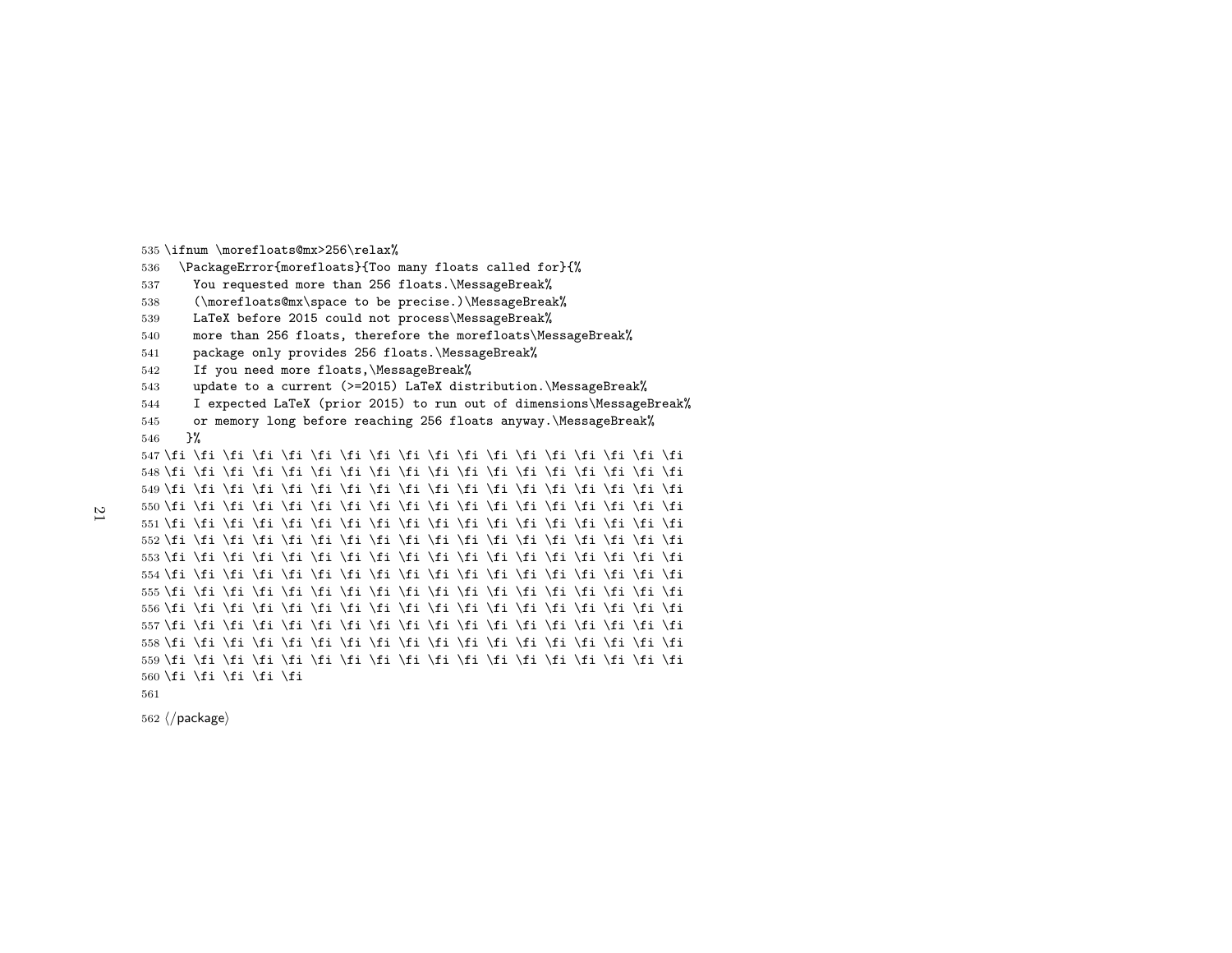# <span id="page-21-0"></span>6 Installation

# <span id="page-21-1"></span>6.1 Downloads

<span id="page-21-7"></span><span id="page-21-3"></span>Everything is available at <https://www.ctan.org>, but may need additional packages themselves.

<span id="page-21-8"></span>

| morefloats.dtx                 | For unpacking the morefloats.dtx file and constructing the documentation<br>it is required:                                                                                                                                                                                                                                                                                        |
|--------------------------------|------------------------------------------------------------------------------------------------------------------------------------------------------------------------------------------------------------------------------------------------------------------------------------------------------------------------------------------------------------------------------------|
|                                | - TEXFormat IATEX $2\varepsilon$ : https://www.CTAN.org                                                                                                                                                                                                                                                                                                                            |
|                                | - document class ltxdoc, 2015/03/26, v2.0w, https://www.ctan.org/pkg/1txdoc                                                                                                                                                                                                                                                                                                        |
|                                | - package fontenc, 2005/09/27, v1.99g, https://ctan.org/pkg/fontenc                                                                                                                                                                                                                                                                                                                |
|                                | - package pdflscape, 2008/08/11, v0.10, https://ctan.org/pkg/pdflscape                                                                                                                                                                                                                                                                                                             |
|                                | - package holtxdoc, 2012/03/21, v0.24, https://ctan.org/pkg/holtxdoc                                                                                                                                                                                                                                                                                                               |
|                                | - package hypdoc, 2011/08/19, v1.11, https://ctan.org/pkg/hypdoc                                                                                                                                                                                                                                                                                                                   |
| morefloats.sty                 | The morefloats sty for $L^2E$ (i.e. each document using the morefloats<br>package) requires:                                                                                                                                                                                                                                                                                       |
|                                | - TEXFormat IATEX $2\varepsilon$ , https://www.CTAN.org/                                                                                                                                                                                                                                                                                                                           |
|                                | - package kvoptions, 2011/06/30, v3.11, https://ctan.org/pkg/kvoptions                                                                                                                                                                                                                                                                                                             |
|                                | - package if etex, $2011/12/15$ , v1.2, https://ctan.org/pkg/ifetex, is used in<br>some cases                                                                                                                                                                                                                                                                                      |
| regstats                       | To check the number of used registers it was mentioned:                                                                                                                                                                                                                                                                                                                            |
| regcount                       | - package regstats, https://ctan.org/pkg/regstats                                                                                                                                                                                                                                                                                                                                  |
|                                | - package regcount, https://ctan.org/pkg/regcount                                                                                                                                                                                                                                                                                                                                  |
| Oberdiek<br>holtxdoc<br>hypdoc | All packages of HEIKO OBERDIEK's bundle 'oberdiek' (especially holtxdoc, hyp-<br>doc, and kvoptions) are also available in a TDS compliant ZIP archive:<br>http://mirror.ctan.org/install/macros/latex/contrib/oberdiek.tds.zip.<br>It is probably best to download and use this, because the packages in there are<br>quite probably both recent and compatible among themselves. |
| hyperref                       | hyperref is not included in that bundle and needs to be downloaded separately,<br>http://mirror.ctan.org/install/macros/latex/contrib/hyperref.tds.zip.                                                                                                                                                                                                                            |
| Münch                          | A hyperlinked list of my (other) packages can be found at https://www.ctan.<br>org/author/muench-hm.                                                                                                                                                                                                                                                                               |

# <span id="page-21-9"></span><span id="page-21-6"></span><span id="page-21-5"></span><span id="page-21-4"></span><span id="page-21-2"></span>6.2 Package, unpacking TDS

Package. This package is available on <https://www.CTAN.org>.

- <http://mirror.ctan.org/macros/latex/contrib/morefloats/morefloats.dtx> The source file.
- <http://mirror.ctan.org/macros/latex/contrib/morefloats/morefloats.pdf> The documentation.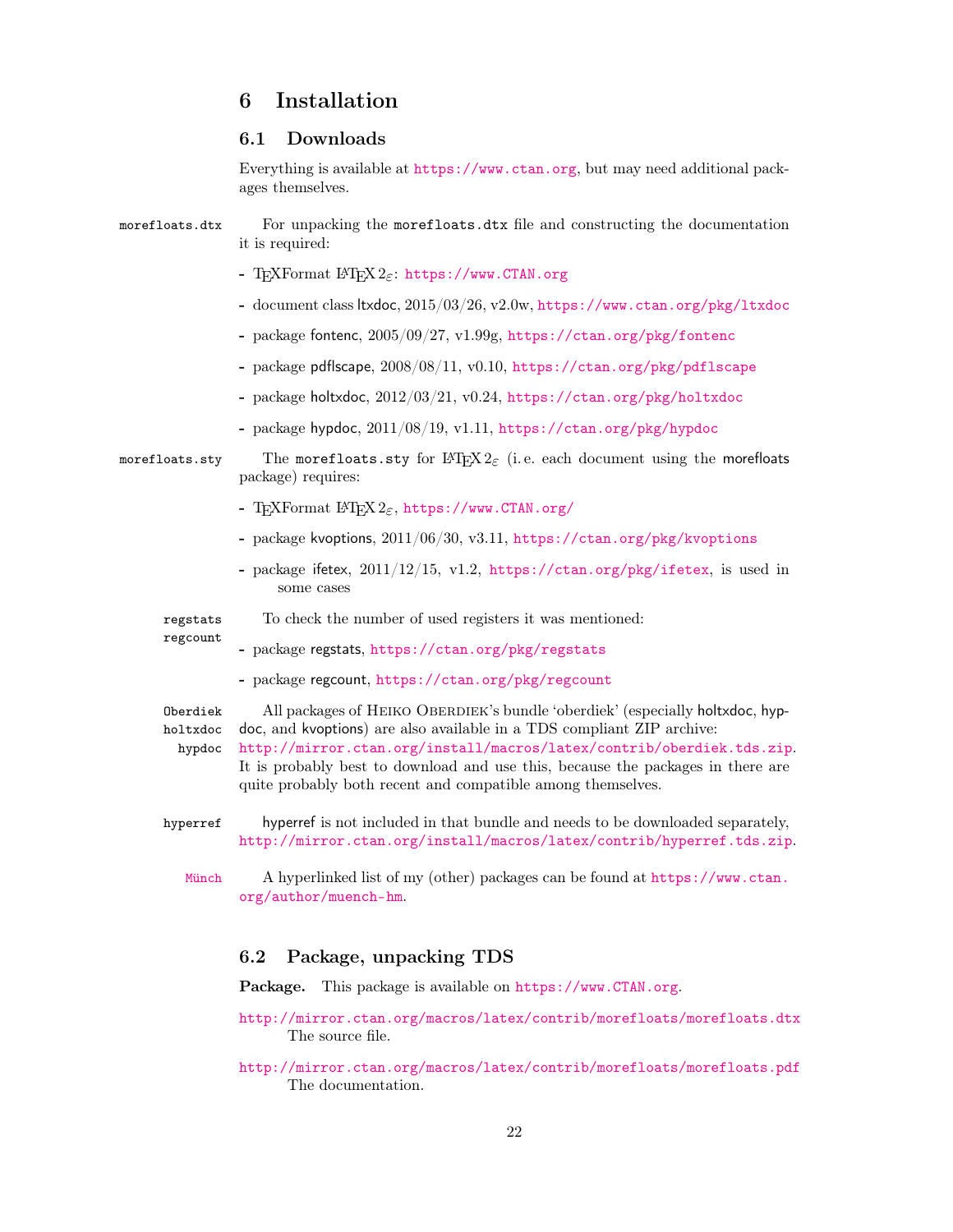#### <http://mirror.ctan.org/macros/latex/contrib/morefloats/README> The README file.

There is also a morefloats.tds.zip available:

<http://mirror.ctan.org/install/macros/latex/contrib/morefloats.tds.zip> Everything in TDS compliant, compiled format.

which additionally contains morefloats.ins The installation file. morefloats.drv The driver to generate the documentation. morefloats.sty The .style file. morefloats-example.tex The example file. morefloats-example.pdf The compiled example file.

For required other packages, please see the preceding subsection.

Unpacking. The .dtx file is a self-extracting docstrip archive. The files are extracted by running the .dtx through plain T<sub>E</sub>X:

tex morefloats.dtx

About generating the documentation see paragraph [6.4](#page-23-2) below.

TDS. Now the different files must be moved into the different directories in your installation TDS tree (also known as texmf tree):

```
morefloats.sty \rightarrow tex/latex/morefloats/morefloats.sty
morefloats.pdf \rightarrow doc/latex/morefloats/morefloats.pdf
{\tt morefloats-example.tex} \rightarrow {\tt doc/lates/morefloats/morefloats-example.tex}\verb|morefloats-example.pdf| \rightarrow \verb|doc/lates/morefloats/morefloats-example.pdf|\small \texttt{morefloats.dtx} \\\\ \small \rightarrow \small \texttt{source/latex/morefloats/morefloats.dtx}
```
If you have a docstrip.cfg that configures and enables docstrip's TDS installing feature, then some files can already be in the right place, see the documentation of docstrip.

#### <span id="page-22-0"></span>6.3 Refresh file name databases

If your TEX distribution (TEX Live, mikTEX,  $teTFX, \ldots$ ) relies on file name databases, you must refresh these. For example, teT<sub>EX</sub> users run texhash or mktexlsr.

### <span id="page-22-1"></span>6.4 Some details for the interested

**Unpacking with LATEX.** The  $\cdot$ **dtx** chooses its action depending on the format:

plain T<sub>E</sub>X: Run docstrip and extract the files.

LATEX: Generate the documentation.

If you insist on using  $L^2T_FX$  for docstrip (really, docstrip does not need  $L^2T_FX$ ), then inform the autodetect routine about your intention:

latex \let\install=y\input{morefloats.dtx}

Do not forget to quote the argument according to the demands of your shell.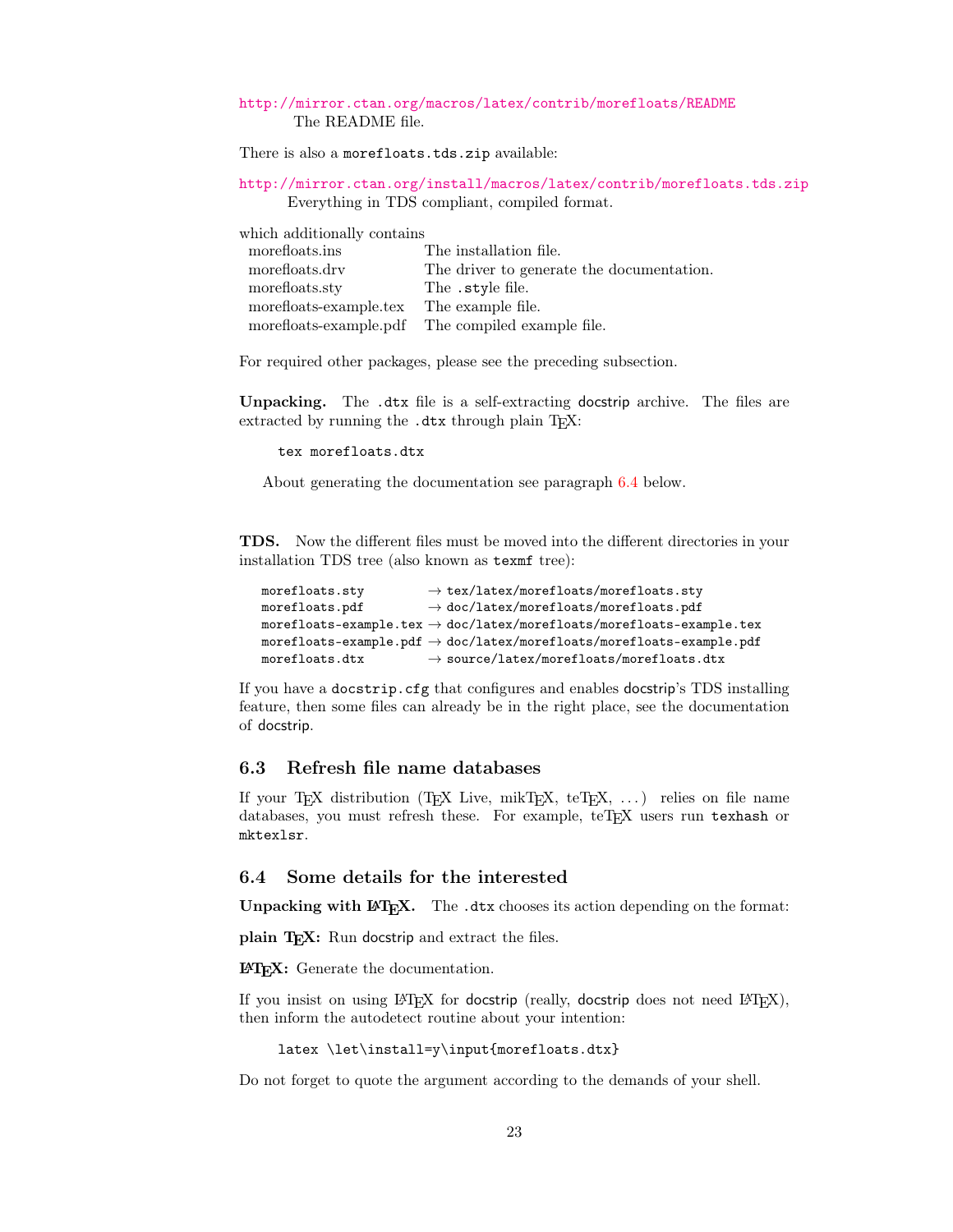<span id="page-23-2"></span>Generating the documentation. You can use both the .dtx or the .drv to generate the documentation. The process can be configured by a configuration file ltxdoc.cfg. For instance, put the following line into this file, if you want to have A4 as paper format:

\PassOptionsToClass{a4paper}{article}

An example follows how to generate the documentation with pdfIAT<sub>E</sub>X:

```
pdflatex morefloats.dtx
makeindex -s gind.ist morefloats.idx
pdflatex morefloats.dtx
makeindex -s gind.ist morefloats.idx
pdflatex morefloats.dtx
```
#### <span id="page-23-0"></span>6.5 Compiling the example

The example file, morefloats-example.tex, can be compiled via (pdf)latex morefloats-example.tex.

# <span id="page-23-1"></span>7 Acknowledgements

<sup>L</sup>ATEX 2015 provides the \extrafloats command. Don Hosek, Quixote, 1990/07/27 (Thanks!) invented the main code for handling more floats before \extrafloats was available. David Carlisle pointed the maintainer to the new \extrafloats and provided the code for \extrafloats in case \extrafloats is not yet available at the used system (Thanks!). The current maintainer is H.- MARTIN MÜNCH.

I would like to thank additionally KARL BERRY for helping with taking over the maintainership of this package and two missing \expandafters, HEIKO OBERDIEK for providing a lot (!) of useful packages (from which I also got everything I know about creating a file in dtx format, ok, say it: copying), everybody of the CTAN team for managing CTAN, and the [news:comp.text.tex](http://groups.google.com/group/comp.text.tex/topics) and [news:de.comp.](http://groups.google.com/group/de.comp.text.tex/topics) [text.tex](http://groups.google.com/group/de.comp.text.tex/topics) newsgroups and everybody at <http://tex.stackexchange.com/> for their help in all things TEX.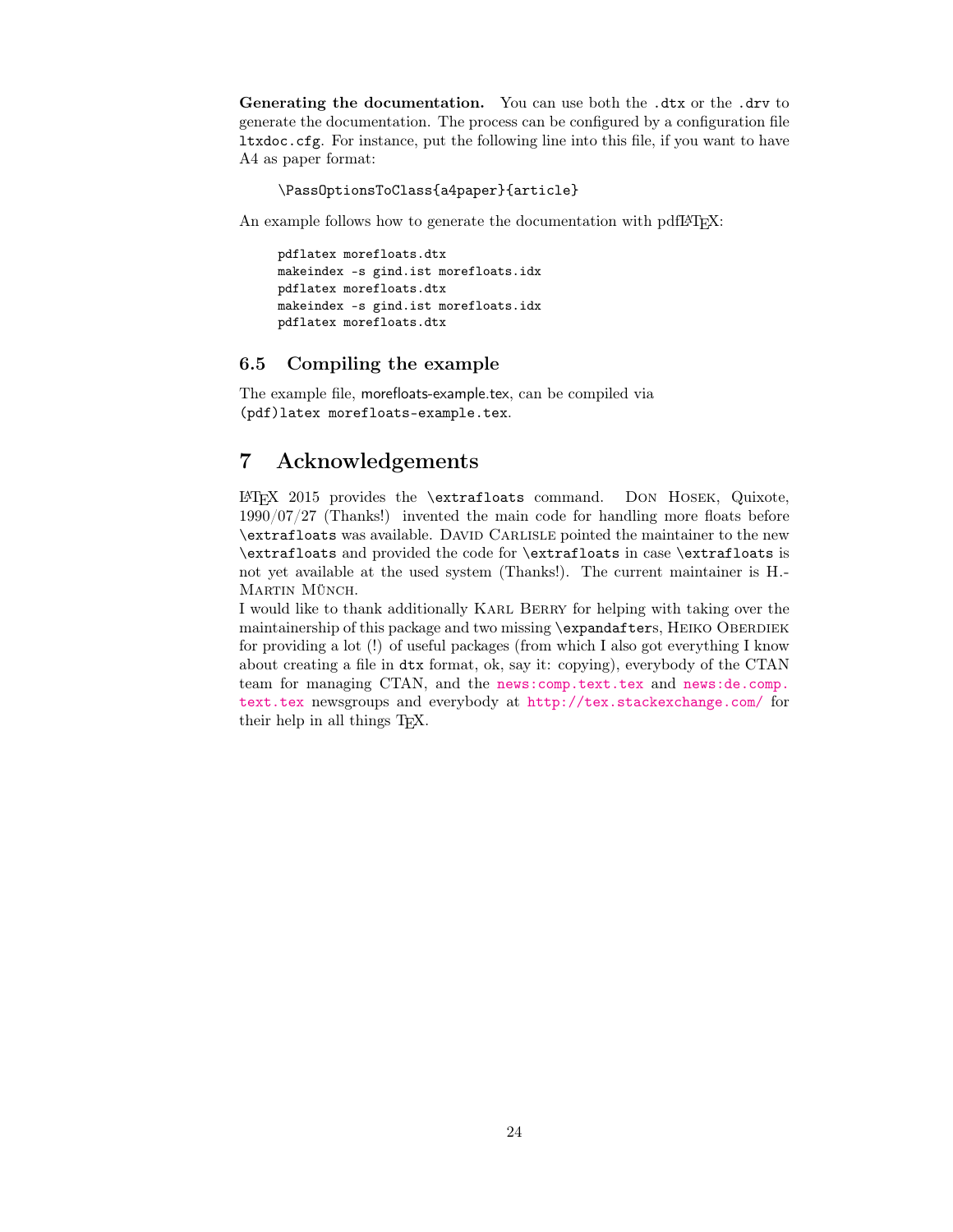# <span id="page-24-0"></span>8 History

Some old versions have been archived at <http://ctanhg.scharrer-online.de/pkg/morefloats.html>.

# <span id="page-24-1"></span>[1990/07/27 v1.0a]

• Created by Don Hosek.

### <span id="page-24-2"></span> $[2008/11/14 \text{ v}1.06]$

• Clea F. Rees added a license line.

# <span id="page-24-3"></span>[2010/09/20 v1.0c]

- .dtx created by H.-Martin Münch.
- Included more documentation and alternatives.
- Included options to allow the user to flexible choose the number of floats from 18 up to 256 instead of fixed 36.
- Included an example file.
- Created a README file.

### <span id="page-24-4"></span>[2011/02/01 v1.0d]

- References to <http://www.tex.ac.uk/cgi-bin/texfaq2html?label=figurehere> and [http://mirror.ctan.org/obsolete/macros/latex/contrib/misc/](http://mirror.ctan.org/obsolete/macros/latex/contrib/misc/morefloats.sty) [morefloats.sty](http://mirror.ctan.org/obsolete/macros/latex/contrib/misc/morefloats.sty) added.
- Now using the lscape package from the graphics bundle to print some pages of the documentation in landscape instead of portrait mode, because they were way too wide. (Since v1.0e replaced by pdflscape package.)
- Updated the version of the hyperref package. (Since version 1.0e the morefloats package uses a fixed version of the holtxdoc package, which calls for the right version of the hyperref package, therefore it is no longer necessary to give the recent version of the hyperref package here.)

# <span id="page-24-5"></span> $[2011/07/10 v1.0e]$

- There is a new version of the used kvoptions package.
- Now using the pdflscape package instead of the lscape package in the documentation.
- The holtxdoc package was fixed, therefore the warning in drv could be removed. – Adapted the style of this documentation to new OBERDIEK  $dtx$ style.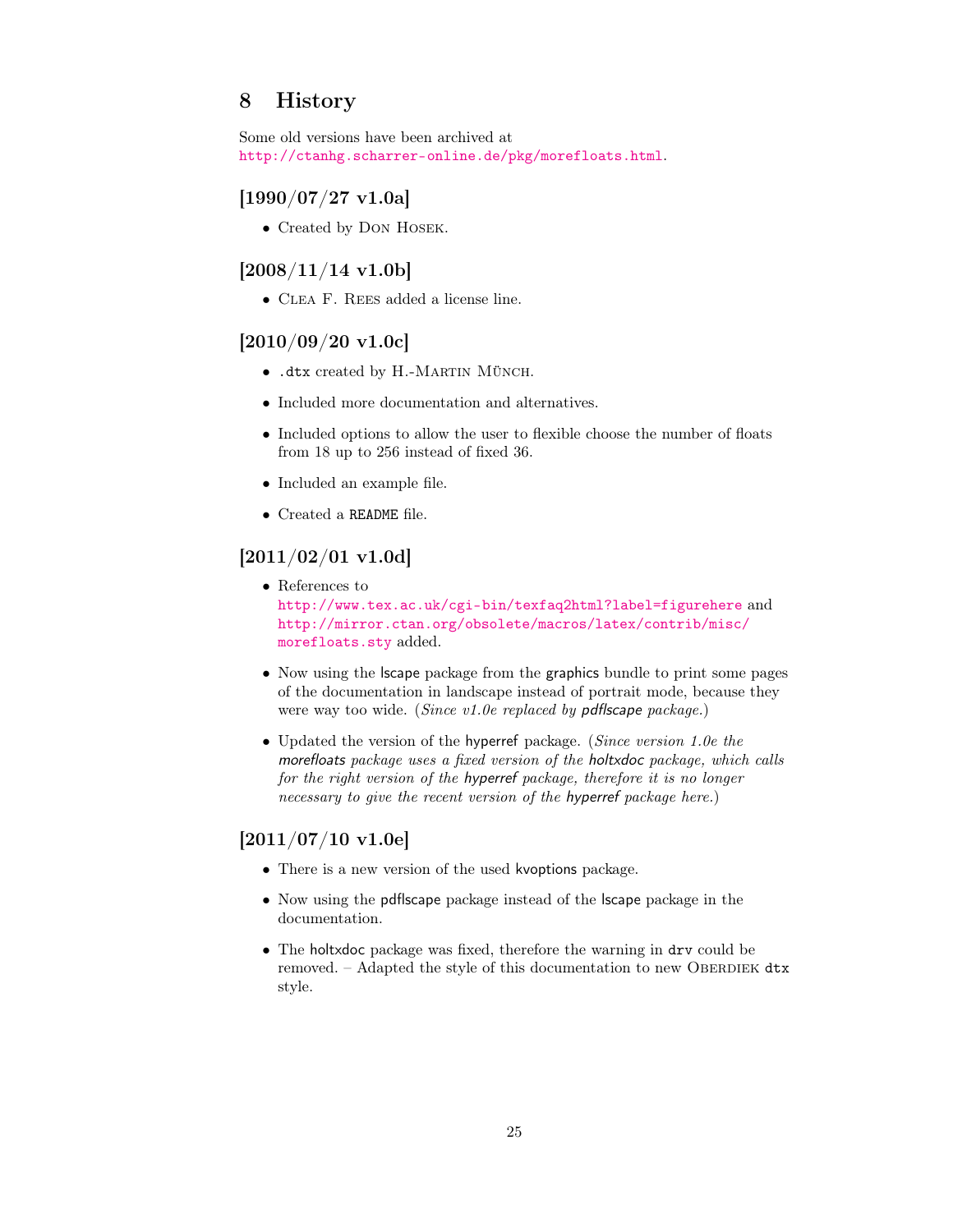# <span id="page-25-0"></span> $[2012/01/28 \text{ v}1.0f]$

- Bug fix: wrong path given in the documentation, fixed.
- Replaced \global\edef by \xdef.
- No longer uses a counter for itself but temporary ones. (For the floats of course inserts and therefore counts are still used.)
- The number of available inserts is checked before the allocation.
- Maximum number of floats/inserts is 256, not 266; corrected.
- Quite some additional changes in the dtx and README files.

### <span id="page-25-1"></span> $[2015/07/16 \text{ v}1.0 \text{g}]$

- Implemented the new \extrafloats from LAT<sub>E</sub>X 2015 allowing several hundreds of additional floats.
- Update of documentation, README, and dtx internals.

# <span id="page-25-2"></span> $[2015/07/22 \text{ v}1.0h]$

- Handling of more floats depending on new/old LAT<sub>EX</sub> format, availability of  $\varepsilon$ -T<sub>E</sub>X in the used distribution, and loading of the etex package (before morefloats/after morefloats/not at all) should now ensure that the maximum number for available floats can be allocated.
- The example file now uses a flexible number of floats.

When you find a mistake or have a suggestion for an improvement of this package, please send an e-mail to the maintainer, thanks! (Please see BUG REPORTS in the README.)